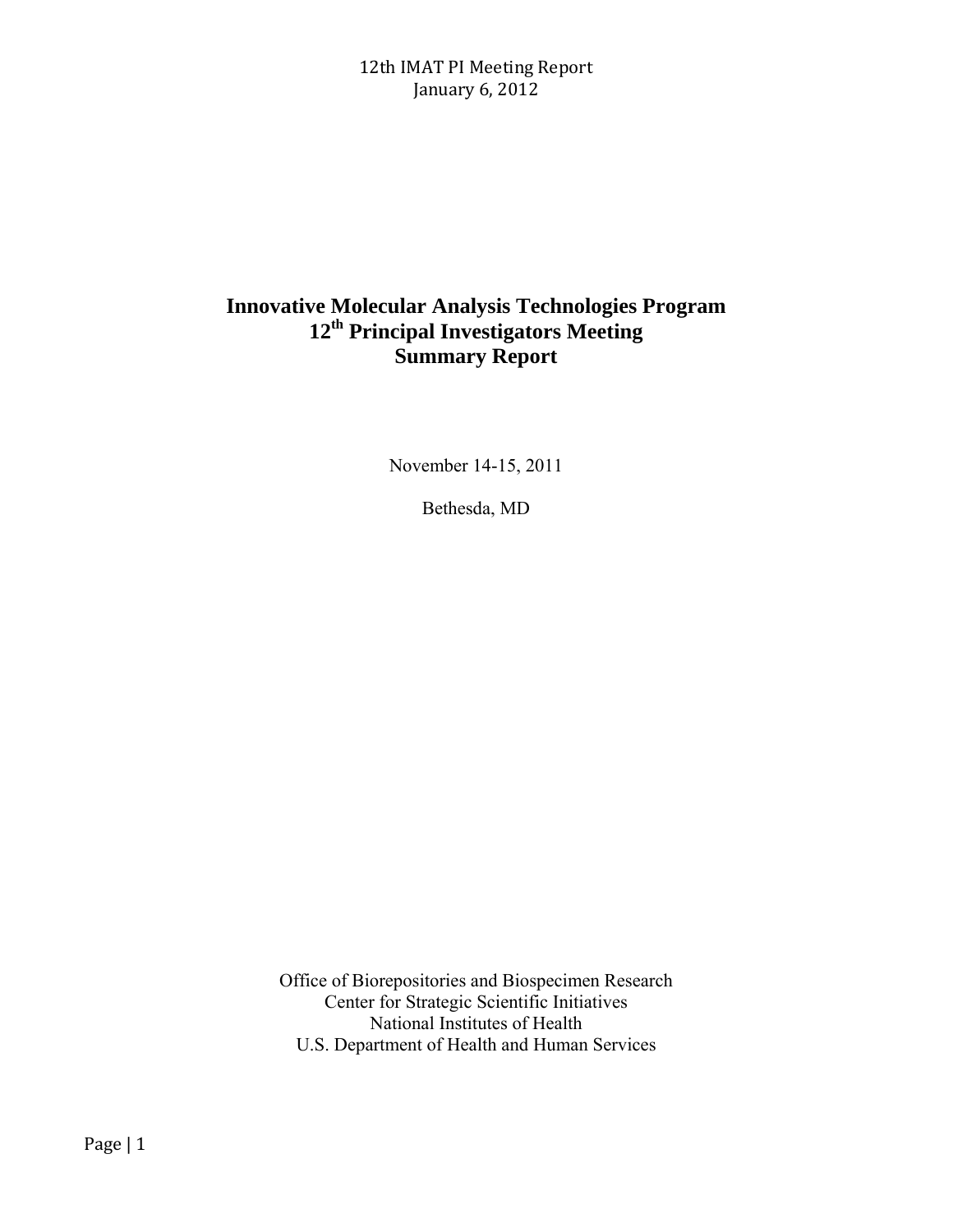## **INTRODUCTION**

In 1998, the National Cancer Institute (NCI) established the groundwork for a highly successful program focused on innovative technology development to meet the specific needs of cancer researchers and clinicians by stimulating the next wave of technologies capable of being applied toward the field of cancer research. Unlike other initiatives of the time, the Innovative Molecular Analysis Technologies (IMAT) program solicited only the most cutting-edge ideas, thus restricting its application pool to those projects that had the potential to be truly transformative. By doing so, the program filled a void that no other program at NCI or the larger National Institutes of Health (NIH) filled.

Taking risks on early stage potentially transformative technologies, IMAT has contributed to many block-buster technologies that are now on the market and in almost ubiquitous use across the cancer research and clinical care continuum. Successfully developed and commercialized products such as RNALater, Affymetrix gene chips, Illumina bead platforms, quantum dot labeling, and ICAT technology were all considered high-risk ideas at the time of their initial funding through the IMAT program. Yet, their widespread use and applicability to multiple clinical and basic sciences research settings are a testament to the high pay-off and impact that such transformative technologies have provided to the field of cancer research. By soliciting and supporting these otherwise risky technologies during their earliest stages of development, NCI (through the IMAT program) has supported not only the development of these new transformative technologies in and of themselves but also supported them in a manner consistent with providing researchers and the individual investigator community rapid access to such platforms through appropriate commercialization and dissemination. NCI has thus taken risks to substantiate the ultimate value and utility of such technologies in cases where even venture capital (VC) firms have been reluctant to do so due to the inherent risks associated with innovative technology development.

Currently, there are new challenges facing cancer researchers and clinicians and, as such, the need for a sustained technology development pipeline encompassing inception and initiation (i.e. the 'bright idea' stage) through dissemination and commercialization has never been greater. Challenges represented by the need to rapidly assess all of the epigenetic changes in single cells, directly measuring microenvironment impact on cancer metastasis, collecting rare cells from the blood of patients with recurrent disease require *creative thinking* and *risk-taking* to enable research in a manner similar to the way that gene expression profiling is currently enabled. IMAT seeks to fill this void by:

1) empowering individual investigators across the whole of the research community and especially those researchers not traditionally engaged in cancer research to think creatively,

2) stimulating technologists and engineers from multiple fields to partner with biologists and clinicians who face similar or common technical challenges, and

3) taking the risks needed to overcome or break through the most common and pressing technical barriers that currently impede progress, effective research, and clinical decision making

By accomplishing these goals, the IMAT program seeks to stimulate progress in the field of cancer research at a pace that is *revolutionary* rather than evolutionary and to ensure the adequate, fair, and equal dissemination of knowledge that stems from such an approach.

The intent of the annual IMAT Principal Investigators (PI) meeting – this being the  $12<sup>th</sup>$  PI meeting – is to provide the opportunity for participants in this program to share their ideas and progress

Page  $|2$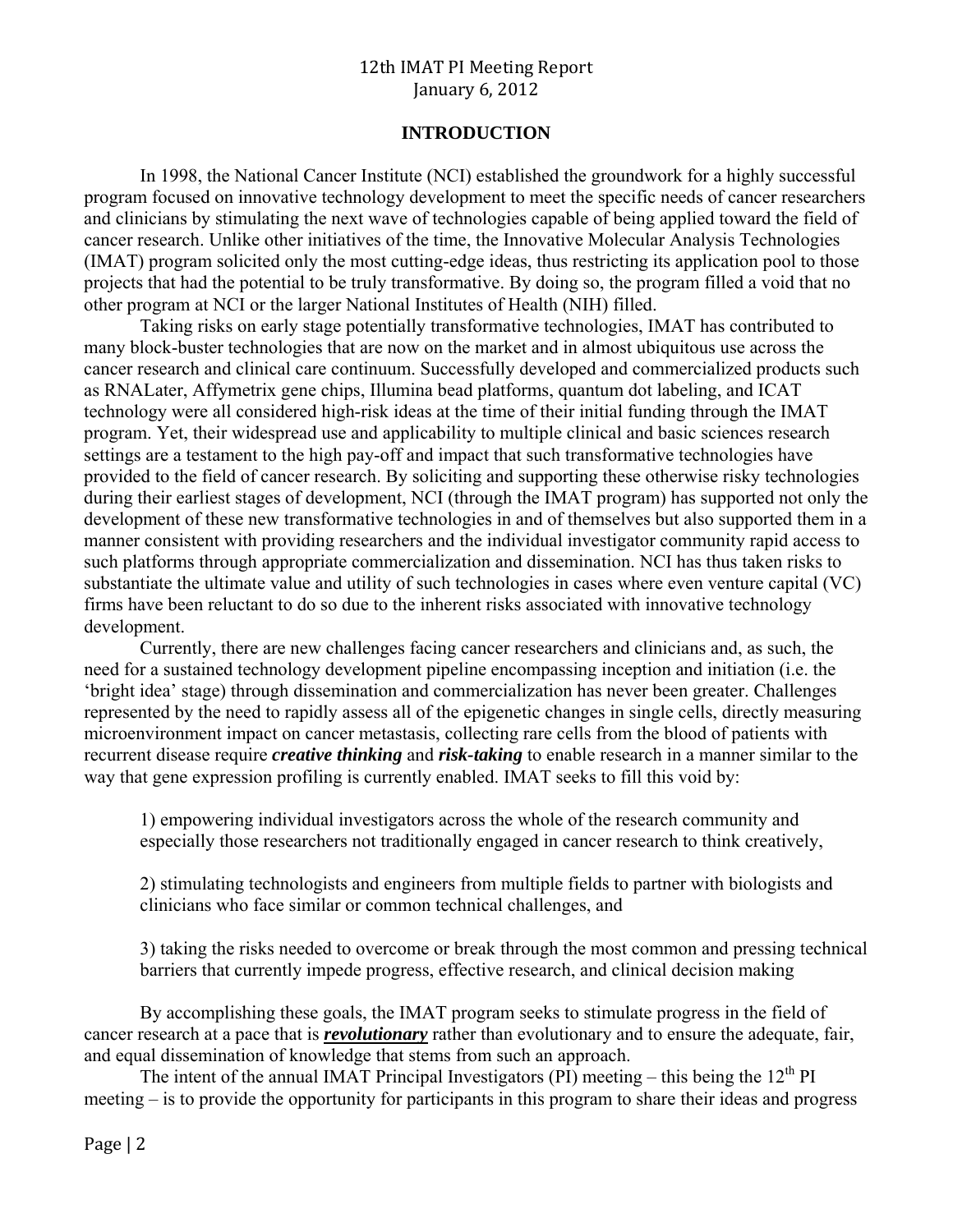in an open forum with investigators representing a broad range of scientific expertise. In addition, NCI program staff used the meeting to share information about complementary NCI programs and NCI research resources as well as to solicit ideas on how NCI can accelerate progress in developing new molecular analysis technologies for cancer research. In accordance with guidelines in the grant, all PIs were expected to personally participate in the meeting and to submit an abstract for a poster presentation.

#### **MONDAY NOVEMBER 14, 2011**

**Welcome and Program Update Carolyn Compton, M.D., Ph.D.**  Acting Director, IMAT Director, Office of Biorepositories and Biospecimen Research, NCI/NIH

After welcoming everyone to NCI's  $12<sup>th</sup>$  Annual IMAT Principal Investigator Meeting, Dr. Compton began her talking by informing the audience that the IMAT program had been renewed following a presentation to the NCI Board of Scientific Advisors by new program coordinator Tony Dickherber, and that the Board had recommended a significant budget increase for the program. She noted that IMAT hopes to announce receipt dates for new applications and resubmissions in early 2012, and that Dr. Dickherber will be playing a more active role in helping IMAT-funded investigators focus on developing applications that will meet NCI's evolving agenda. She reminded the audience that IMAT's purpose is to create new solutions for problems in translational research and ultimately in the clinic.

Dr. Compton also said that NCI's new Provocative Questions (PQ) Program, started by the Institute's Director, is focusing much of NCI's research effort on filling in the gaps in fundamental knowledge that could produce significant breakthroughs in our understanding of cancer and how we diagnose, treat, and prevent cancer<sup>\*</sup>. Many of these gaps in knowledge are related to a lack of tools to explore various aspects of cancer, and so the IMAT program has the potential to make a major contribution to the PQ Program. She also remarked that NCI recognizes the enormous contributions that IMAT has already made to the field and firmly believes that the program's efforts will play a critical role in meeting NCI's goals.

To illustrate IMAT's role in the PQ Questions Program, Dr. Compton reviewed a few of these questions and showed how they actually solicit technology development. For example, PQ 9 (out of 24) asks, "Can we identify mutations most critical to maintenance of oncogenic phenotype?" To answer this question, the research community needs new tools to elucidate the relationship between individual lowfrequency mutations and pathway-related mutations and tumor development as well as tools to track the order of mutation development and corresponding metastatic potential in models. PQ 11 asks, "How do changes in RNA processing contribute to tumor development?" Tools to measure RNA regulation *en masse* and *in situ* and to monitor activity of protein products of targeted RNA transcripts are needed to answer this question.

Continuing on, Dr. Compton discussed PQ 14, which asks, "Are there properties of benign lesions that predict invasive or metastatic disease?" Opportunities in this area include the development of tools that allow for the more effective identification of key differences between cell types such as

 

<sup>\*</sup> The complete list of Provocative Questions is available at **http://provocativequestions.nci.nih.gov/rfa**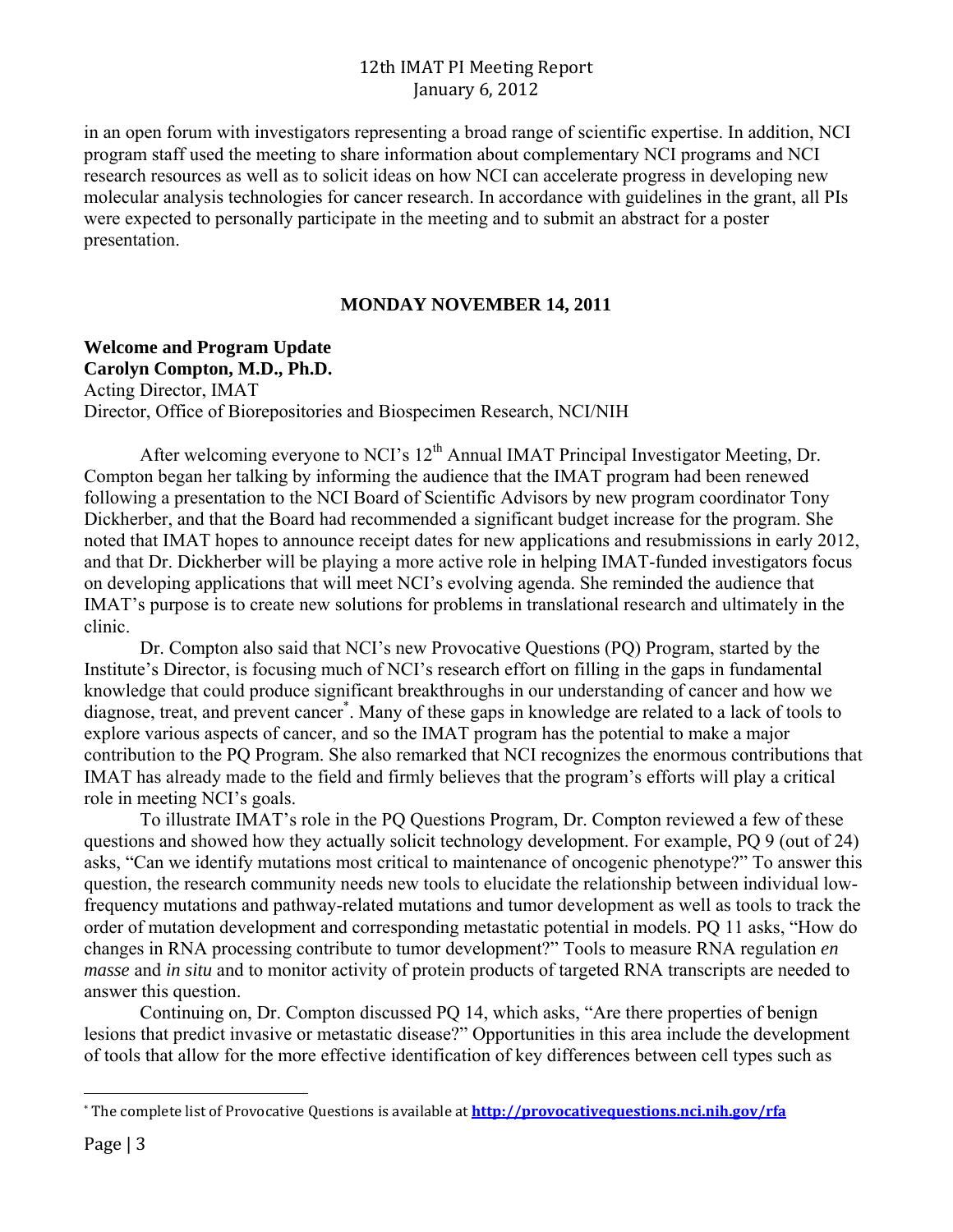non-malignant and malignant cells in the same tissue, and for technologies that can characterize metastatic potential based on a multi-parameter screening assessment across larger volumes of tissue. She also described PQ 20, which asks, "Can biomarkers or signatures be identified as predictors or surrogates of therapeutic efficacy for immunotherapy?" Answering this question requires new tools to facilitate the search for surrogate markers that predict or track immunotherapy efficacy.

Dr. Compton then listed four other technology development targets arising from the PQs:

- PQ 3. Are there ways to objectively ascertain exposure to cancer risk using modern measurement technologies?
- PQ17. Since current methods to assess potential cancer treatments are cumbersome, expensive, and often inaccurate, can we develop other methods to rapidly test interventions for cancer treatment or prevention?
- PO18. Are there new technologies to inhibit traditionally "undruggable" target molecules, such as transcription factors, that are required for the oncogenic phenotype?
- PQ24. Given the difficulty of studying metastasis, can we develop new approaches, such as engineered tissue grafts, to investigate the biology of tumor spread?

She also noted other areas of scientific priority identified by NCI leadership for which technology development has yet to occur and for which IMAT investigators could perhaps apply their technologies. For example, technologies are needed to study the mechanisms of metastasis and cell migration in more detail and for probing the physics and mechanics of the cancer cell. Ultimately, all of the technologies developed by IMAT will be applied to the study or characterization of real biospecimens from real individuals with cancer, and so the need for technologies to assure that biospecimens are of sufficient quality for a given purpose. This is biospecimen science and it is the focus of the Office of Biorepositories and Biospecimen Science (OBBR) in which the IMAT program resides.

Dr. Compton also stressed the need for IMAT investigators to seek out opportunities for collaboration with other NCI programs beyond their formal IMAT grants. As a prime example, she discussed NCI's Cancer Human Biobank (caHUB) Program, which is focused entirely on biospecimen science. The goal of caHUB, she explained, is to investigate the impact of the procedural and environmental variables on the quality of human biospecimens and data prior to downstream molecular analysis on various platforms in order to develop Standard Operating Procedures (SOPs) that will minimize or at least standardize preanalytical variables. The value proposition for IMAT investigators is that NCI will be able to collect fit-for-purpose biospecimens and data of established quality according to strict SOPs to support technology development and compile specimen sets with systematically embedded pre-analytical variation for assessment by various molecular analysis platforms to determine required biospecimen quality.

After describing the need to systematically study the effect of preanalytical variables on biospecimen quality and the approach that OBBR and caHUB has developed to conduct this systematic study, Dr. Compton noted three particular areas of biospecimen science that can benefit from technology development efforts. Tools are needed, she said, to identify what happens to known analytes as preanalytical factors are varied. New technologies that can identify molecular signatures associated with particular sample handling variables will certainly benefit biospecimen science, as will methods that can provide a quick readout of biospecimen quality, perhaps through the automated identification of specific molecular signatures that correlate with biospecimen quality. In summary, Dr. Compton said that caHUB needs tools that the IMAT community can develop. In closing, she quoted Arnold Beckman, the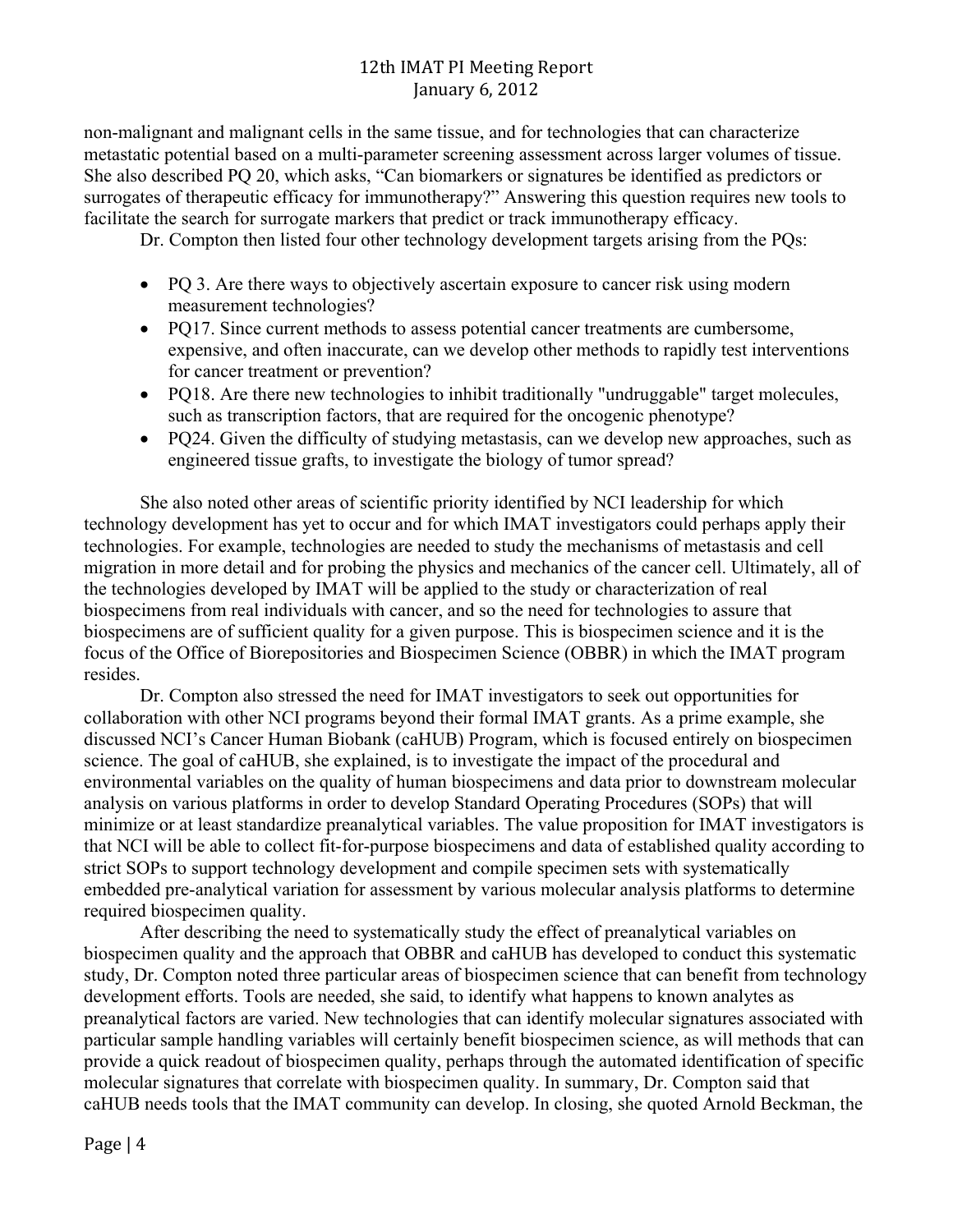founder of Beckman Instruments, who said, "I have done more for science in general by making instruments available for thousands to use than what I could do in my own laboratory by myself." She said that this can be a guiding principle for the IMAT community given its proven history and its focus on developing technologies that the broader cancer research community will be able to use in its efforts to better understand cancer and translate that understanding into the clinic for the benefit of patients.

## **TOPIC 1: SYSTEM ANALYSIS TOOLS Moderator: J. Randy Knowlton, Ph.D.**

Program Director, Structural Biology and Molecular Applications Branch Division of Cancer Biology, NCI/NIH

## *Nonlinear Optical Imaging of Cellular Processes in the In Vivo Breast Cancer Environment*  **Patricia J. Keely, Ph.D.**

#### University of Wisconsin at Madison

Dr. Keely started the scientific presentations by noting that the environment in which a tumor develops is a three-dimensional one and that this environment is surrounded by connective tissue in ways that are intimate and mechanical. This is relevant to patient outcome because dense breast tissue is linked to a four- to six-fold increased risk of developing breast carcinoma. A significant part of this density is related to the collagen surround the fat, ducts, and lobules in the breast. She noted, too, that dense breast tissue makes it difficult to see small tumors on radiographic images.

The goal of her study was to image deep into tissue *in vivo* to understand the cancer microenvironment with the aim of characterizing endogenous fluorophores, collagen and several metabolic markers in particular, and to image Rho signaling in a three-dimensional context. The approach that her team took was to use two nonlinear optical imaging techniques – multi-photon microscopy (MPM) and second harmonic generation microscopy (SGHM) – to conduct *in vitro* and *in vivo* cellular studies. Using this technique the researchers identified three different types of collagen structures that correlate with tumor development, and they showed that tumor cells invade out of the primary tumor along the radially aligned fibers that show up in MPM images during tumor development. They explored this phenomenon further using aligned collagen matrices that they developed and showed that tumor cells greatly prefer to migrate along collagen fibers arranged in parallel and will not cross fibers arranged perpendicularly. This suggested that the changes in collagen organization that the researchers were observing had real functional significance.

Working with 200 human archived biopsy specimens with 20 years of associated outcome data, the investigators were able to identify these collagen signatures in the human samples and show that this aligned collagen signature predicted the potential of a patient to relapse or die from breast cancer with a risk factor of about five-fold. This predictive signature, Dr. Keely noted, was independent of other risk factors commonly used as prognostic indicators. She and her colleagues plan to expand their study to see if they can identify patient subsets based on responses to specific types of therapies.

Dr. Keely then discussed her team's use of these imaging techniques in combination with intravital microscopy to develop a more dynamic view of tumor development as opposed to the static view she had just described. She showed images of tumors in live mice in which collagen fibers were clearly visible and in which tumor cells were migrating along collagen fibers. The next step will be do record these images over time to study how these collagen signatures develop in three-dimensions.

Next, she discussed her team's work on characterizing endogenous metabolic markers using the inherent autofluorescence of the metabolites FAD and NADH. Because these molecules are intimately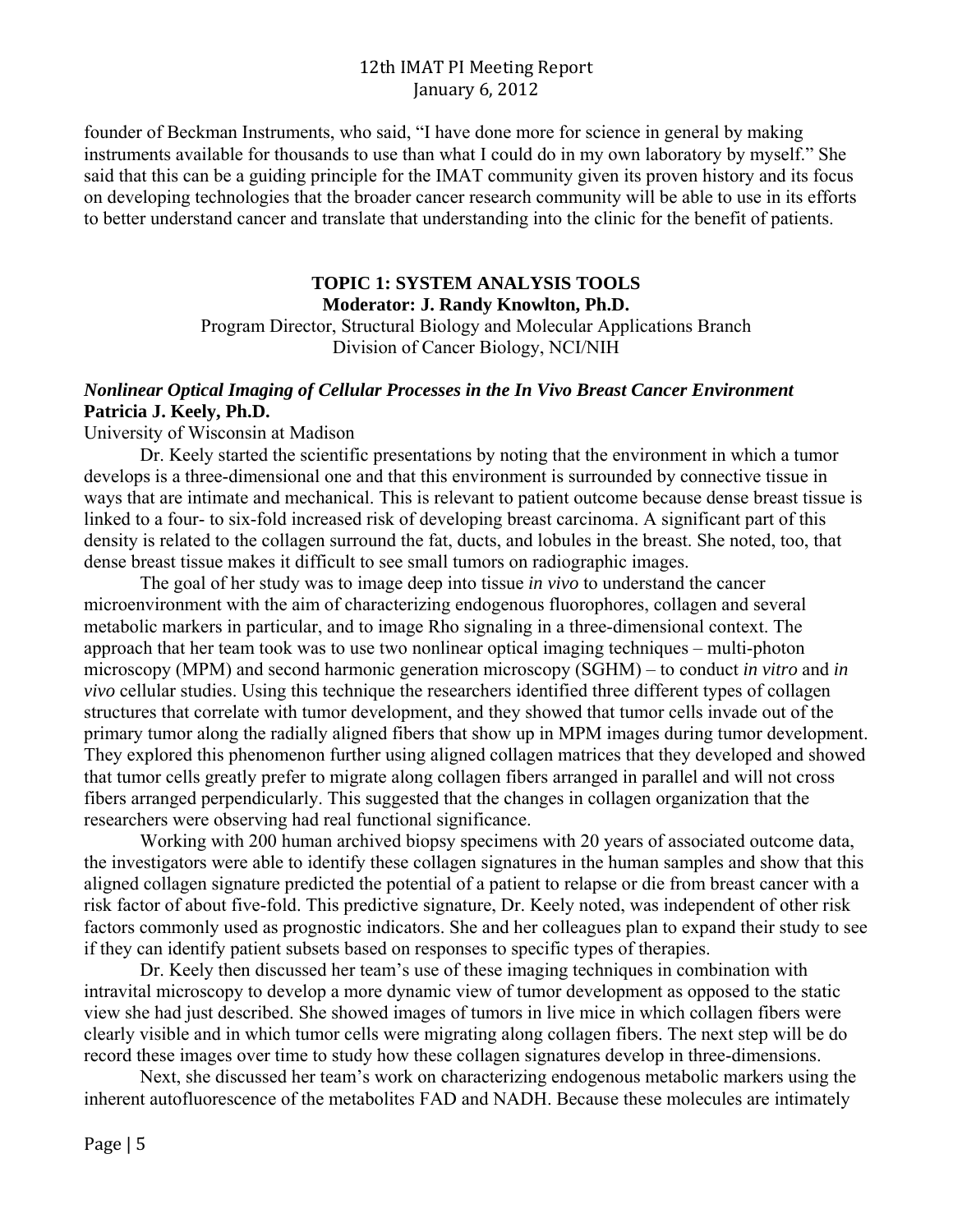linked to metabolism, which itself is intimately linked to cancer, they may provide an endogenous marker relevant to the processes going on in the development of cancer. For example, their studies have shown that the optical signatures of these endogenous markers in mitochondria differ between normal and transformed cells. They found, too, that they could observe these same signatures in paraffinembedded tissues and that they could easily distinguish tumor from normal epithelium in their unstained images even in the earliest stages of cancer. They also showed that they could see these signatures in a live animal using intravital microscopy.

The second aim of her project was to investigate the activation of Rho pathway as tumor cells engage the extracellular matrix, realign it, and migrate along it to move out of a tumor. These studies showed that regions of high Rho activity corresponded to regions where collagen was being actively remodeled rather than where collagen concentrations were the highest. Moreover, in live animals using intravital microscopy, the investigators were able to image areas of high Rho activity where cells were protruding from the tumor and beginning to migrate out along aligned collagen fibers.

# *Global Profiling of Tyrosine Kinases Deregulated in Cancer Using Peptide Microarrays*  **Benjamin E. Turk, Ph.D.**

## Yale University

Protein tyrosine kinases (PTKs) have emerged as major drug targets in cancer therapy, Dr. Turk noted in starting the morning's second presentation, with over a dozen protein kinase inhibitors approved for clinical use and another 150 in clinical trials. Among the 518 human protein kinases that are coded in the human genome, there are likely to be many more drugable targets, but he said that actual drug development efforts targeting kinases are focused on a relatively small number of wellstudied kinases. To help develop a better understanding of the "untargeted cancer kinome," his group has been working on a technology using peptide microarrays to identify consensus phosphorylation sequences for the entire set of 85 human PTKs.

This approach uses positional scanning libraries that have a fixed phosphorylation sequence surrounded by random sequences that are scanned five residues upstream and four residues downstream of the phosphorylation site, which in this case is a tyrosine residue. Dr. Turk's team has developed an automated microarray approach to then analyze phosphorylation site specificity and determine those residues that are preferred or disfavored by a given kinase at each position and to do this analysis on a kinome scale. He described the method his team developed to analyze multiple kinases simultaneously, and showed how this method was used to study the 32 human non-receptor PTKs. The data from this study is now being analyzed using computational methods to see if the sequence data can be matched to data of known kinase targets.

In the meantime, his group is now using the data to create probes for PTK activity in cell lines or tumor samples as a means of identifying potential targets for drug development efforts. The challenge is that kinases are not constitutively active but rather they toggle back and forth between active and inactive states. As a result, while approaches such as expression profiling can identify which kinases are present in a cell, they do not indentify which ones are active in the cell. Dr. Turk's group created kinase activity-based probes that only bind to the active conformation of a kinase. These probes contain photoaffinity labels that will covalently bind in the active site upon exposure to light and that can then be isolated for analysis via a biotin label. His group then was able to create specific peptide-based affinity labels that can target specific kinases in an activity-dependent manner. These activity-based probes, he said, can serve as tools for assessing the activity state of specific kinases *in vivo* and identify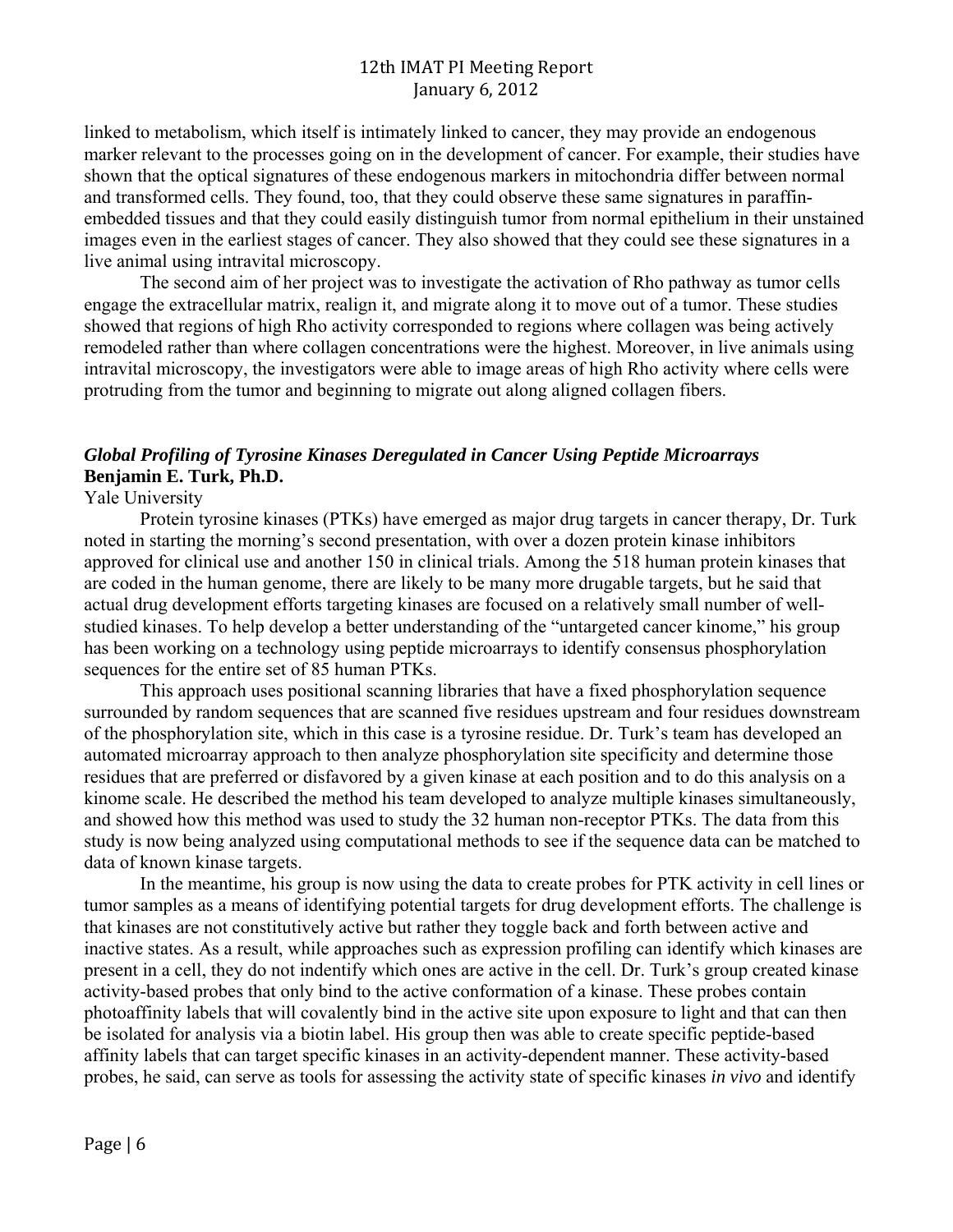those kinases that are most active in key processes involved in cellular transformation, tumor maintenance, and metastasis.

## *FRET-Based Biosensors to Monitor Redox in Cell Cycle Regulation*  **Vladimir Kolossov, Ph.D.**

University of Illinois at Urbana-Champaign

Dr. Kolossov discussed his group's work developing intracellular FRET-based redox sensors capable of measuring physiologically relevant changes in the glutathione redox couple. Disruption of redox homeostasis, he noted, is a common feature of many diseases, including cancer. In particular, the glutathione redox couple is particularly germane to the regulation of cell transformation and the response of tumor cells to cytotoxic drugs and ionizing radiation. A more reduced intracellular environment, he added, is thought to facilitate proliferation and protect from apoptosis.

To better characterize the functioning of the glutathione redox couple in cells, his team created a FRET sensor that generates an intense signal when oxidized and that is quenched in a reversible manner as the sensor is reduced. Using this probe, his team demonstrated that a reduced intracellular redox environment is restored within minutes after removal of an acute oxidative insult, and that this recovery is controlled to a large degree by the glutathione redox couple. He and his collaborators also demonstrated that redox recovery is delayed significantly by inhibition of glutathione synthesis and by inactivation of glutathione recycling. Redox recovery is also delayed by a factor of two in transformed cells relative to isogenic non-tumorigenic cells when glutathione homeostasis is altered. These observations, he noted, suggest that this method can be used to examine specific pathways by which glutathione contributes to cellular homeostasis and that it can be used to monitor responses in live cells in real time.

 Dr. Kolossov's team has also developed a FRET-based biosensor that can monitor glutathione potentials in the relatively high oxidative environments of the endoplasmic reticulum, Golgi, and in lysosomes. Using this probe, his team was able to monitor in real time the response of the endoplasmic reticulum to elevated levels of glutathione and to sequential treatment with exogenous oxidants or reductants. In closing, he noted that these sensors should provide new opportunities to study the mode of action of anticancer agents and to suggest novel therapeutic approaches to cancer based on altering internal redox conditions.

## *Functional Metabolomics and Metabolic Flux Analysis in Cancer*  **Adam Richardson, Ph.D.**

#### Sanford-Burnham Medical Research Institute

 Dr. Richardson ended this session with a recap of the work his group has done developing stable isotope approaches to quantifying metabolic flux measurements in mammalian cells and tumors. He noted that it is now widely accepted that cancer cell metabolism is an important area of study. He also commented that understanding about the expression of metabolic enzymes is not equal to understanding the metabolic fluxes going through an enzyme or through a particular pathway. He also noted that recent work has shown that metabolites can actually drive transformation and that metabolic enzymes are inherently drugable targets. From biological standpoint, it is also clear that metabolism is close to a cellular phenotype, and that the metabolome is therefore an important source of targets for treating cancer.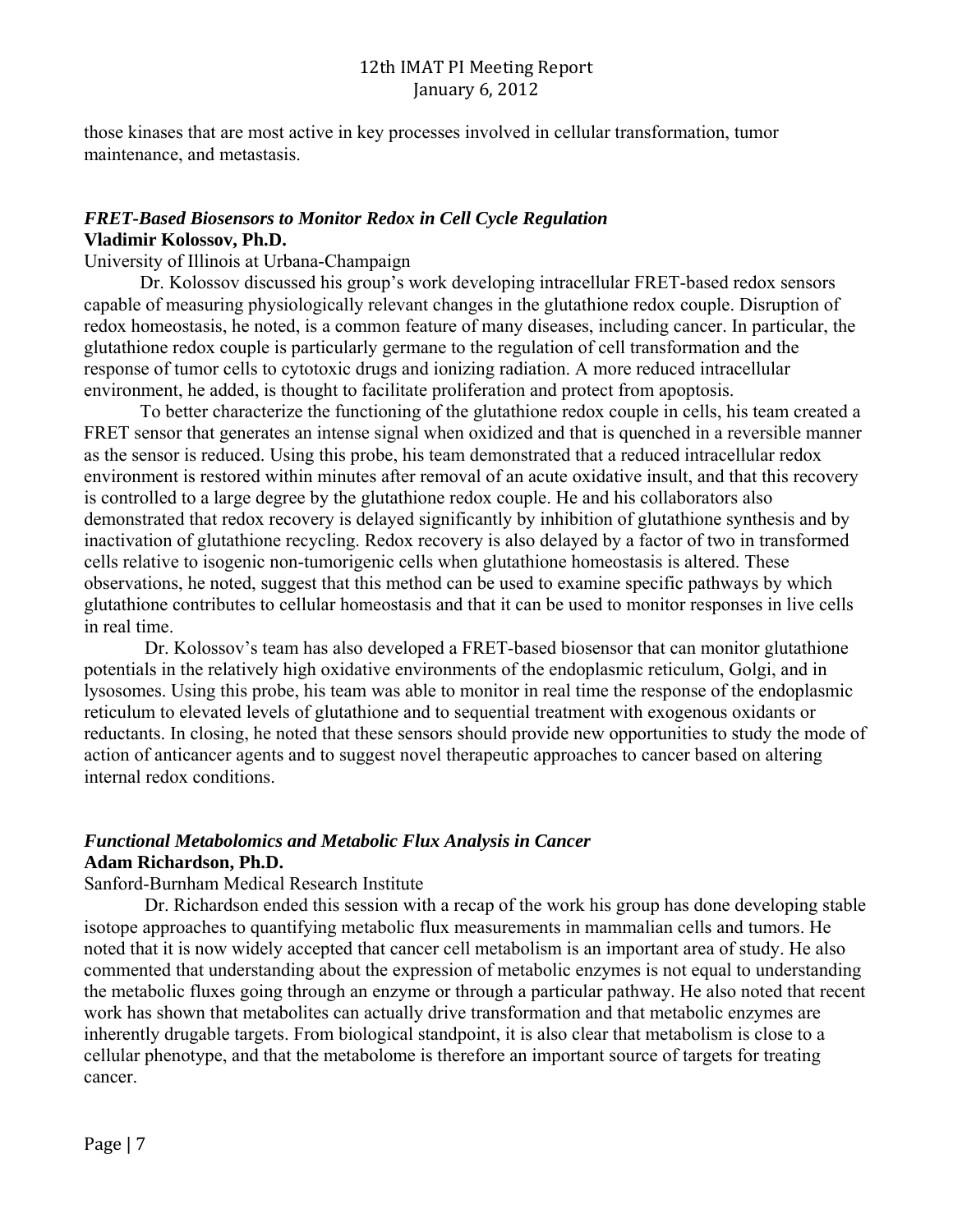His group has been working on the problem of cancer metabolism at three scales. The first scale is discovery metabolomics, which analyzes the full cellular metabolome to identify known and unknown metabolite abundances, as well as in normal and cancer cells. Metabolic characterization maps the core metabolic characteristics of a specific cell type, while hypothesis testing quantifies the absolute or relative activity of specific metabolic pathways in response to a cellular perturbation, such as with a small molecule drug or using RNA interference.

Using stable isotope methods, Dr. Richardson's group is mapping cellular metabolic activity in terms of metabolic fluxes, metabolite pool sizes, and transport and exchange rates. He reviewed the basics of stable isotope methods and how isotope ratios are used to track pathways, flux, and pool size, and then outlined the experimental workflow that he and his collaborators have developed, which relies on gas chromatography/mass spectrometry (GC/MS) as the analytical tool. He noted that a typical experiment requires about one million cells and that his group is working to reduce that number by a factor of 10. He showed an example of how this approach can quantify the forward and reverse activities of the TCA metabolic cycle using 13C-labeled glucose and glutamine. Experiments with melanoma cells and normal melanocytes showed how changing conditions from normal to anoxic conditions caused the TCA cycle to switch from the forward to the reverse direction in order to maintain the pool size of specific metabolites that was characteristic of either a normal or malignant cell.

 using the available computational models of metabolism. Dr. Richardson then discussed his group's work studying serine biosynthesis, which recently published work from two other groups suggests provides an upstream signal involved in the development of breast cancer. Coincidentally, his group had been looking at the same pathway in a colon cancer cell line, and what this work showed was that glutamine is actively metabolized in glycolysis as well as the TCA cycle and that glutamine actually undergoes what appears to be reverse glycolysis. To map the metabolic pathways to serine, Dr. Richardson's team used both  $^{13}$ C- and  $^{15}$ Nlabeled probes. He listed the various tracers that his group has developed and the pathways that they can be used to study, and he noted that his group is now working to develop methods for conducting these studies in both tumor xenografts *in vivo* and resected or cultured cells. His team is also developing a new *in silico* model of human cellular metabolism, one constrained by expression and metabolite data and that will therefore do a better job of predicting metabolic fluxes and active pathways than is possible

#### **TOPIC 2: GENETIC SCREENING Moderator: Lynn Sorbara, Ph.D.** Program Director, Cancer Biomarkers Research Group Division of Cancer Prevention, NCI/NIH

## *Long-Range Massively Parallel Mate-Pair Sequencing of Breast Cancer Cell Lines*  **Aleksandar Milosavljevic, Ph.D.**

Baylor College of Medicine

In this session's first talk, Dr. Milosavljevic discussed his team's work developing a method to improve cancer rearrangement detection using two massively parallel sequencing strategies. He reviewed the use of mate-pair sequencing to map structure aberrations but noted that the application of existing technologies to mapping structural aberrations in tumors is hard because they lack the combination of sensitivity and specificity needed to deal with the unique features of tumors. In particular, mapping chromosomal aberrations is hard because of the association of breakpoints with nonunique portions of the genome, that is, those with high copy repeats and low copy repeats.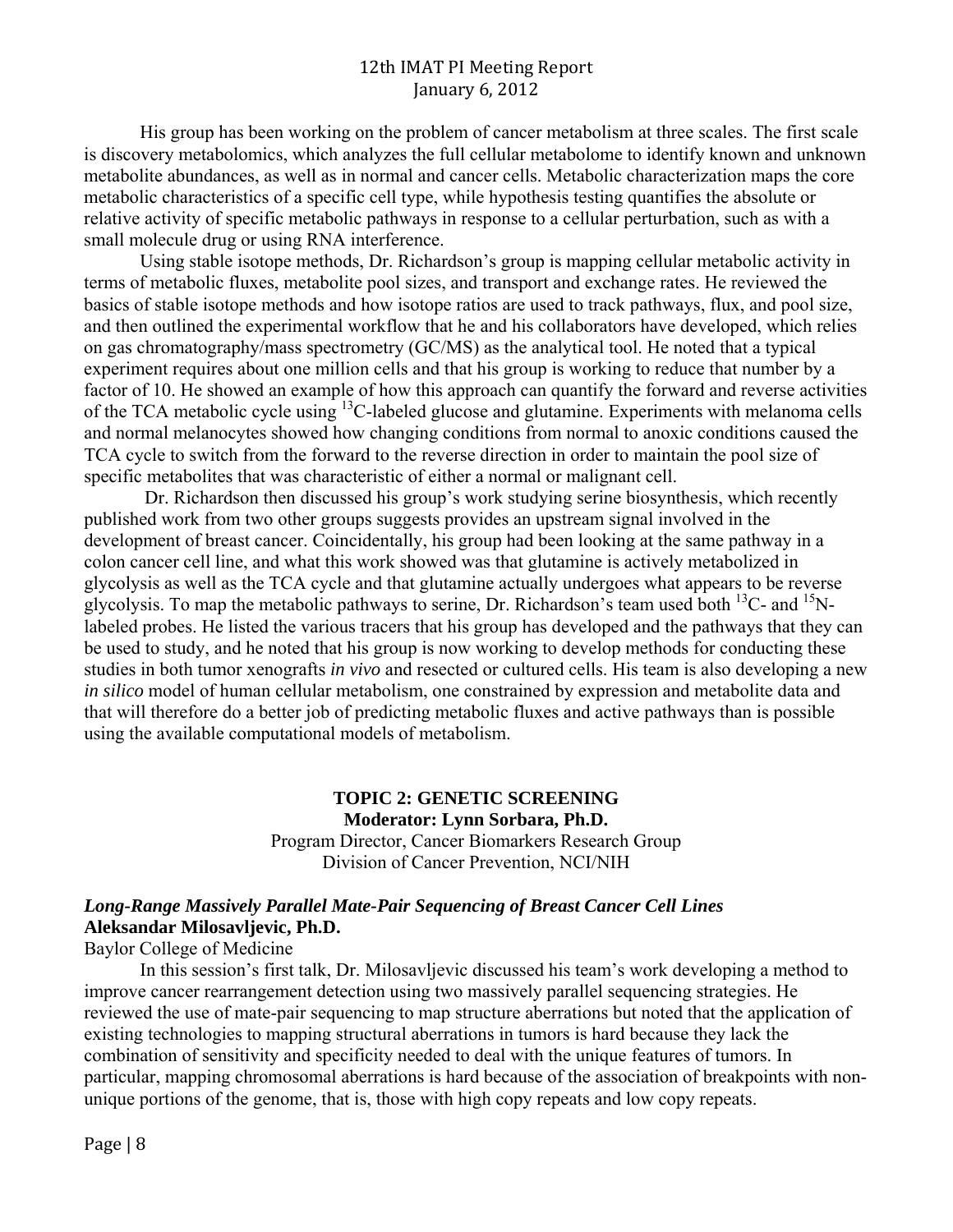The solution, said Dr. Milosavljevic, is to jump over those repeats using long-range fosmid diTags of 36 kilobase pairs (Kbp). He reviewed the details of how fosmid diTags are used to map breakpoints and described the bioinformatic methods that his group developed to analyze the data and incorporate copy number into the analysis. He also noted that his team has conducted over 30 mapping experiments, some used to characterize new species, and is now collaborating with two other groups that have developed similar technologies to expand their mapping work.

For cancer-related studies, his team has worked with the MCF-7and HCC1954 breast tumor cell lines. These studies involved pair-end sequencing of 1.5 million fosmid diTags and 5 million Illumina 5 Kbp pair-ends, both representing about 15-fold coverage of the genome, for each cell line, and then mapping the aberrant joins using the bioinformatics tools his group developed. His team then used a semi-automated process to design PCR primers across the predicted aberrant joins and then performed PCR amplification across the predicted joins in both cell lines and controls in order to discriminate somatic from germline variants. He showed the results of these experiments and noted that this approach allowed for the identification of much larger numbers of copy variation compared to standard arraybased techniques. These studies detected and validated 91 somatic rearrangements in MCF7 cells and 25 in MCC1954 cells.

Other patterns emerged from these studies, said Dr. Milosavljevic. Clustered breakpoints – those that occurred within one to five megabase pairs of each other – coincided with high copy-number amplifications, and non-clustered breakpoints were enriched in low copy-number repeats. The latter are known markers of genomic instability in germline cells, and these data showed that the same holds true for malignant cells. Additional analysis showed that over 50 percent of known chimeric transcripts in the two cell lines could be explained by genomic DNA fusions detected by these paired-end methods.

The investigators also observed a large number of fusions in tumor suppressor genes rather than oncogenes, which is contrary to the current thinking that holds the opposite to be true. One such fusion involved the *SULF2* gene, which codes for a human sulfatase that modulates that activity of many growth factors and the interactions of cells with the extracellular matrix. Indeed, Dr. Milosavljevic group showed that knocking down *SULF2* promotes the development of cancer phenotypes in three different cell lines. Other experiments found that fusions and truncations affected members of the BRCA1 complex. He noted in summary that these studies suggest that gene fusions and aberrations point to the role of DNA repair genes in the genetic predisposition to breast cancer. In addition, the discovery of gene fusions and truncations with dominant negative effects points to the possibility of develop therapeutic strategies based on synthetic lethality.

### *Enhanced Genetic Screening*

#### **Stephen J. Elledge, Ph.D.**

Harvard Medical School

In his talk, Dr. Elledge described his group's work developing methods to increase the utility of genome-wide retroviral short hairpin (shRNA) libraries in loss-of-function genetic screening strategies. He reviewed how RNA interference (RNAi) has become a revolutionary biomedical research tool and the use of microRNA-based shRNAs developed in his laboratory as potent triggers of RNAi both *in vitro* and *in vivo*. However, creating the necessary high-potency single-copy shRNAs has proven to be challenging. Most research groups have used sophisticated prediction algorithms followed by trial-anderror experiments of multiple shRNAs, an approach that is both expensive and time-consuming.

To develop a more efficient approach, Dr. Elledge and his collaborators have developed a functional high-throughput strategy to assess the potency of every possible shRNA for a mammalian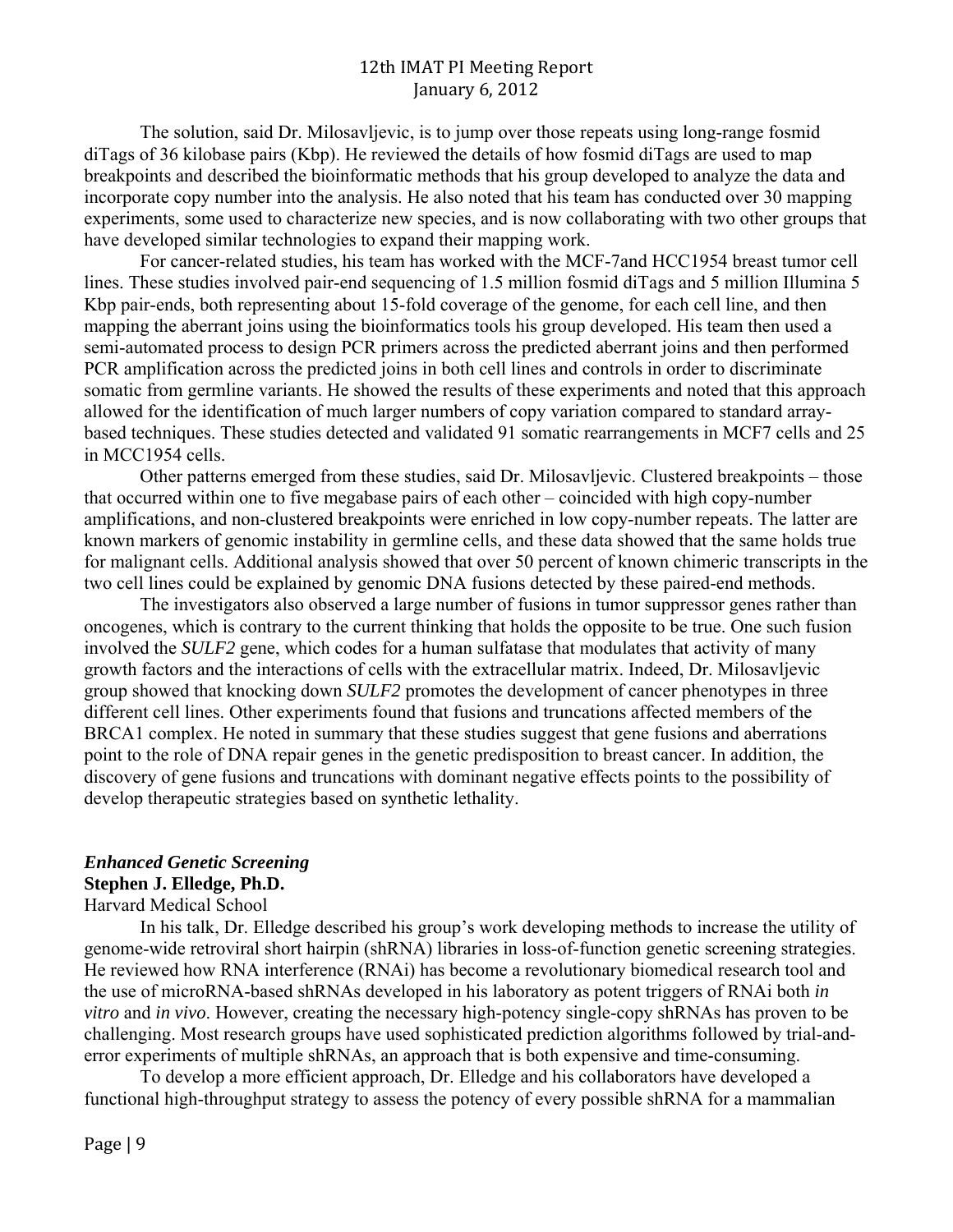gene transcript. The basic idea is to create a quantitative a RNAi reporter that produces an optical signal which varies depending on whether a given shRNA has no activity or if it is an intermediate or strong trigger of siRNA. These reporters are then synthesized in massively parallel fashion using array-based technologies and screened in a high-throughput manner. Dr. Elledge showed the results of several experiments that validated this approach, which he calls the Sensor Ping-Pong strategy – for identifying single shRNAs with potent siRNA triggering activity starting with pools of as many as 55,000 constructs. These experiments have demonstrated that the selected shRNAs work at the single copy level and that the Sensor Ping-Pong strategy identifies many potent shRNAs that are not predicted using computational methods. In fact, over 70 percent of the Sensor-identified shRNAs are not predicted, and conversely, most of the predicted shRNAs do not score in the Sensor assay. Dr. Elledge's group explored the influence of target secondary structure on potency and found that there was a good correlation between the two.

In a final set of experiments, Dr. Elledge's group demonstrated that highly efficient shRNAs predict highly efficient siRNAs. These experiments show the potential of using this approach to enhance the therapeutic uses of siRNA.

# *Development of Recombomice for Revealing the Roles of Exposure and Proliferation on Recombination In Vivo*

## **Bevin Engelward, Sc.D.**

Massachusetts Institute of Technology

Dr. Engelward's group is interested in revealing the genetic and environmental factors that promote homologous recombination in mammalian cells and to do that her team has developed an *in vivo* recombination reporter system in which cells that have undergone a homologous recombination event will fluoresce yellow. She reviewed the processes that cells use to repair double-stranded breaks DNA, including homologous recombination. However, too much homologous recombination, because of the large number of repeats in the human genome, can lead to deletions, insertions, and loss of heterozygosity. She also noted that heritable mutations in homologous recombination genes can increase the risk of cancer and that a number of environmental carcinogens increase the demand for homologous recombination and that in turn can result in deleterious sequence rearrangements.

Dr. Engelward then described the Recombomice that her team engineered to express a yellow fluorescent reporter when homologous recombination occurs. She discussed the use of ear tissue taken from these mice to demonstrate that this system works and then showed that they could detect rare recombination events in the pancreas of these mice.

Using these mice to study aging, Dr. Engelward and her collaborators showed that homologous recombination events increase in frequency as these mice age. She noted that this increase will raise the odds that over time the same cell will experience multiple mutations of the sort that raises the risk of a cell becoming malignant. To further explore how these multiple mutations arise, her team, working with collaborator Peter So, developed an *in situ* three-dimensional imaging system that can pinpoint the cells over the entire pancreas in which these homologous recombination events are occurring. In a set of experiments using this microscopy technique, the researchers were able to show that clonal expansion accounts for over 90 percent of the burden of recombinant cells.

In another set of experiments, Dr. Engelward's group studied alkylation-induced homologous recombination and found that exposure to this type of agent does, as expected, increase homologous recombination. However, these experiments revealed a flaw in their system which is that most of the cells in the pancreas are in the G1 phase of the cell cycle, but homologous recombination occurs in the S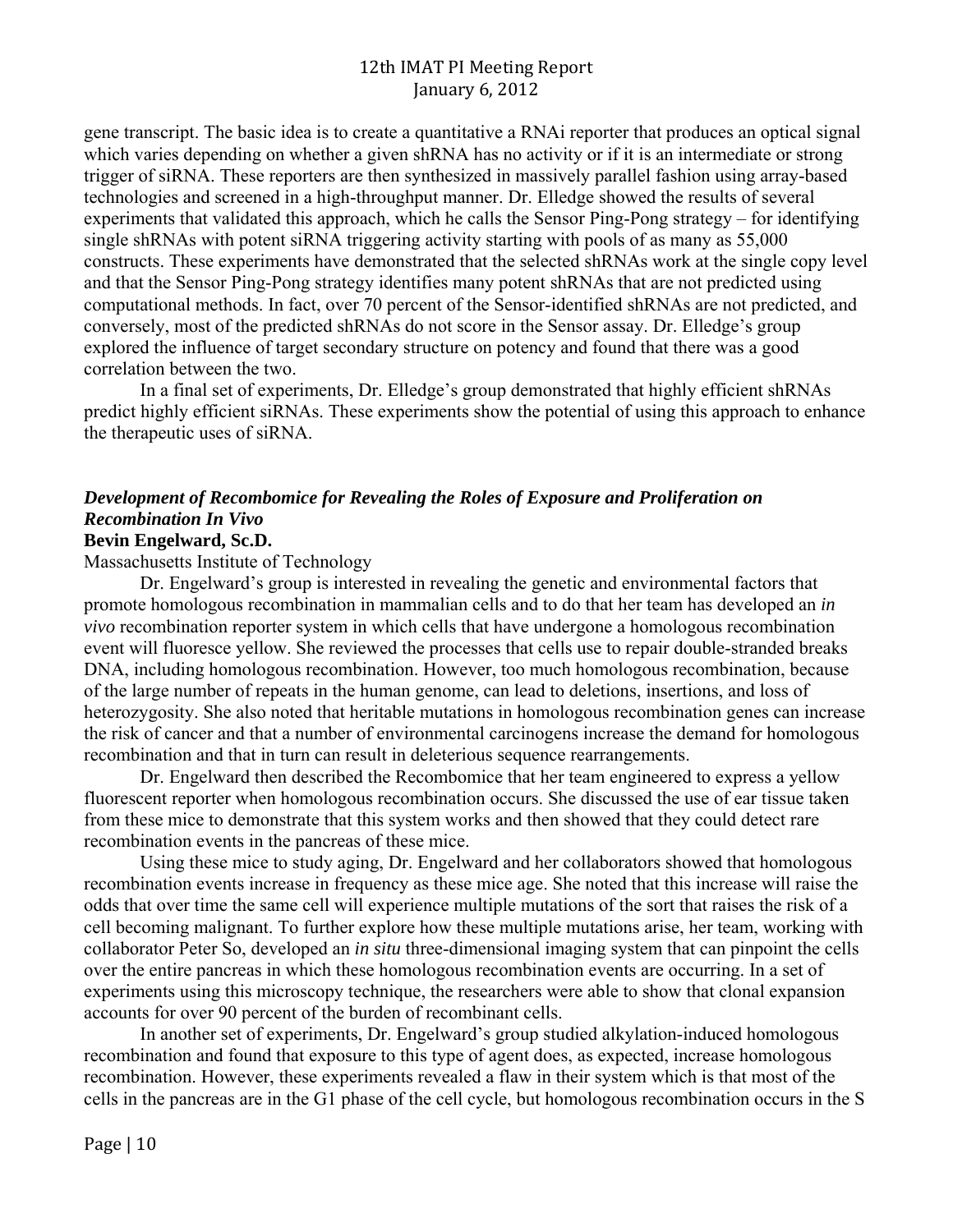phase. To increase the number of pancreatic cells in S phase, they fed their mice a diet rich in thyroid hormone triiodothyronine (T3), which stimulates cell growth and division. Using these mice, Dr. Engelward's team asked the question if cells undergoing cell division are more susceptible to the effects of environmental mutagens, and the answer is yes. From a biological perspective, these results point to the importance of not just looking at compounds in isolation as far as determining mutagenic potential, but also in combination with growth-inducing hormones. It also points to the need to consider that the time when humans experience the highest levels of cell division are in utero and in childhood.

Inflammation can also lead to cell proliferation, and Dr. Engelward's team used their Recombomice to study the effect of repeated bouts of inflammation in homologous recombination. These studies showed that there was in fact an increase in homologous recombination following three episodes of inflammation. These experiments, she noted, are among the first to demonstrate *in vivo*  effects of inflammation on homologous recombination. Dr. Engelward finished her talk with a brief description of a second generation mouse that provides strong expression of homologous recombination in a greater range of tissues including liver, heart, kidney, brain, spleen, colon, intestine, and lungs. She noted that this system is fast and easy, producing results in under seven minutes per mouse. The assay is short term, identifying evidence for homologous recombination within a month of first exposing the mice to a suspected agent and therefore it should be useful to screen for genotoxic side effects of potential drugs or for identifying risk factors associated with environmental exposures. She added that the three-dimensional imaging system is now being commercialized by a startup company.

## *Quantum Dots and Microfluidic Single Molecule Detection for Screening*  **Tza-Huei (Jeff) Wang, Ph.D.**

## Johns Hopkins University

Circulating DNA, said Dr. Wang in the morning's final presentation, is an ideal source of noninvasive biomarkers, but detecting these molecules is incredibly challenging because of their low concentration and the high levels of obscuring background circulating DNAs. To address this problem, his team has developed quantum dot-based FRET nanosensors capable of detecting very low levels of specific DNA molecules. The use of quantum dots minimizes the background fluorescence associated with FRET because of their uniquely narrow emission bands and large Stokes shift. As a result, it is possible to detect single quantum dot probes with high signal-to-background ratios.

Dr. Wang's group has developed quantum dot-FRET nanosensors for point mutation detection and has used one of these nanosensors to detect *K-ras* point mutations in clinical samples from patients with ovarian serous borderline tumors. His group has also used these probes to detect methylated DNA in the presence of a 10,000-fold excess of unmethylated alleles at a level of 15 picograms of DNA, the equivalent of five methylation events. Dr. Wang presented data showing that these probes could detect DNA methylation in clinical sputum samples.

To create a system that would be amenable to large-scale clinical use, Dr. Wang's team also developed a method for using confocal fluorescence microscopy in combination with microfluidics to detect changes in circulating DNA. It has been hypothesized, Dr. Wang explained, that tumor necrosis causes the release of DNA of random sizes, while normal cell apoptosis releases DNA of uniform size around 200 base pairs, and recent published reports support this idea and suggest that circulating DNA size distribution measurements could serve as a cancer biomarker and as a means of monitoring therapeutic efficacy. His group has used its microfluidic system to measure size distribution of circulating DNA and shown that it is far easier to use than standard nested PCR technique and is not subject to sampling error associated with this other technology. In addition, the microfluidic technique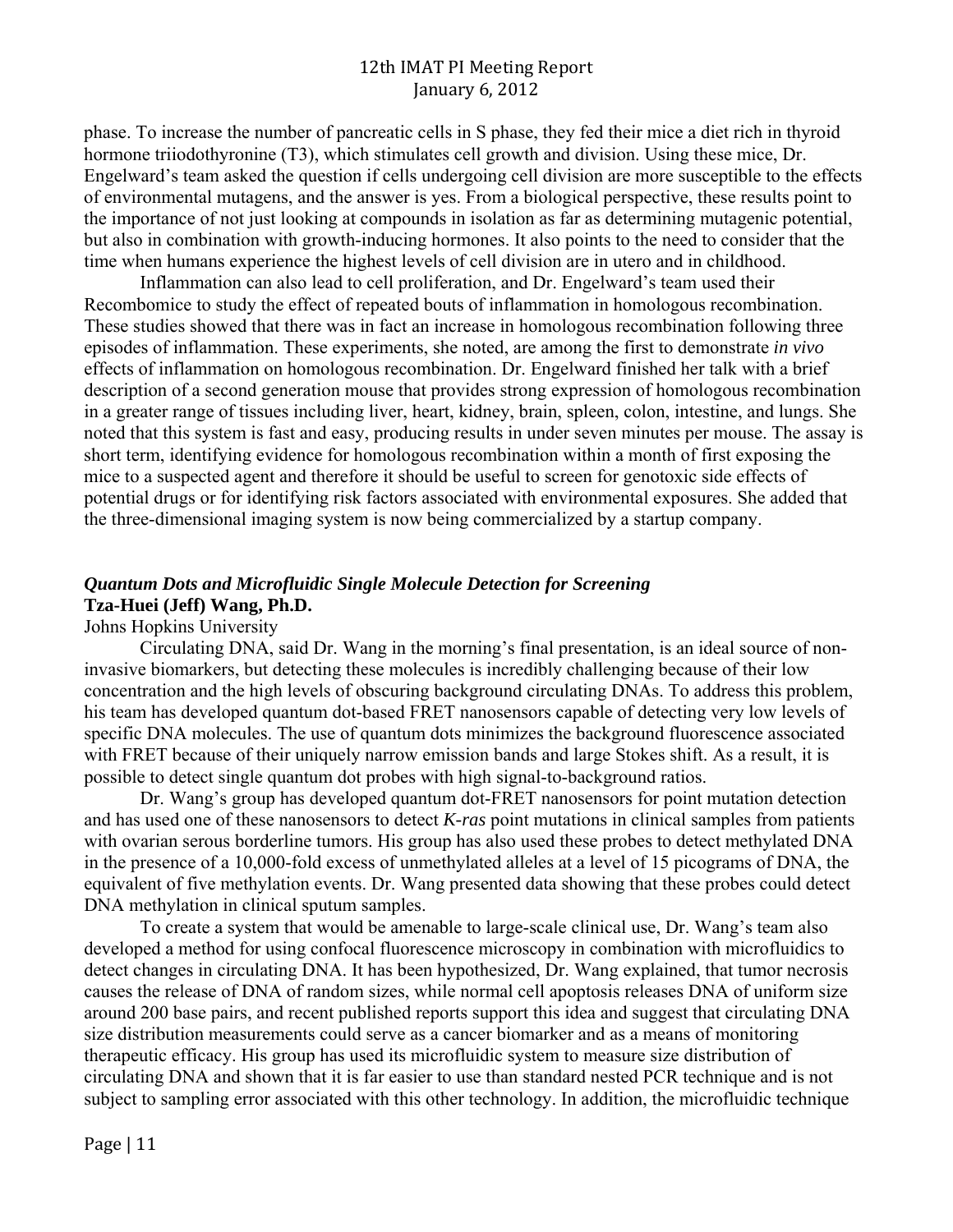does not require DNA isolation or separation, which can shear DNA and introduce artifacts, and requires no amplification. In one set of experiments on a small number of samples, Dr. Wang's group showed that the number of large DNA fragments present in clinical samples from lung cancer patients correlated strongly with disease stage.

**Keynote Address Carol A. Dahl, Ph.D.**  Executive Director, The Lemelson Foundation Founder of the IMAT Program

In the day's Keynote Address, Dr. Dahl reflected on the genesis of IMAT, made some comments on whether the program is fulfilling its intended purpose, and talked about some of the challenges in taking technology and applying it meet the health needs of the poorest populations in the world. She started her talk by harkening back to 1996-1997 when the program got launched conceptually and in actuality with its first request for proposals. At that time, it was understood that the genetic basis of cancer was critically important and that new technologies were revealing the complexity of the genetic changes that were happening in solid tumors. There was the realization at NCI then that there needed to be something transformational that would happen that move the field beyond its approach of the individual investigators studying one gene or one pathway, and that transformation was going to be enabled by the Human Genome Project. The real impact of the Human Genome Project was that it changed the way in which molecular and genetic information would be interpreted by enabling us to look at the function of any one gene or gene product in the context of the entire genome.

That was a transformational event for cancer research, and it was with that as a backdrop that NCI launched IMAT. At the time, the experiences gained from the Human Genome Project made it clear that new technologies were going to drive biomedical research in the post-genomic era and that there was in fact a need for a wide range of new technologies based on the principles of automation, parallelism, and miniaturization that could be used to create the toolkit to enable molecular discovery and speed cancer research. It was also apparent that academia could not be the sole source of this innovation but that it would have to be a joint venture involving academia, foundations, government, and industry with the goal of not just serving research but actually producing commercial instrumentation and services. The other key recognition was that informatics was going to play a huge role in the successful development and implementation of these technologies.

When NCI created IMAT, Dr. Dahl explained, it had the ambitious goal of being able to analyze anything at any scale over any timeframe. To enable technology development, NCI had to create a new funding and review mechanism that was more friendly to technology development and that involved releasing funds as milestones were met. The result was the Phased Innovation Award with two flavors of grants – the R21 phase for technology development and the R33 phase for application of the technology – with parallel mechanisms in the Small Business Innovation Research (SBIR) and Small Business Technology Transfer (STTR) programs. IMAT made a point of searching for new contributors, particularly in the chemical sciences and engineering fields, and it stressed multidisciplinary approaches and encouraged collaborations, which was the genesis of the annual IMAT PI meeting. IMAT also stressed the development of technologies that met the specific needs of NCI, and included milestonebased performance review. IMAT engaged reviewers from industry, a new concept, and demanded that successful proposals included a credible technology development plan, which was also a new concept at NCI.

Page  $|12$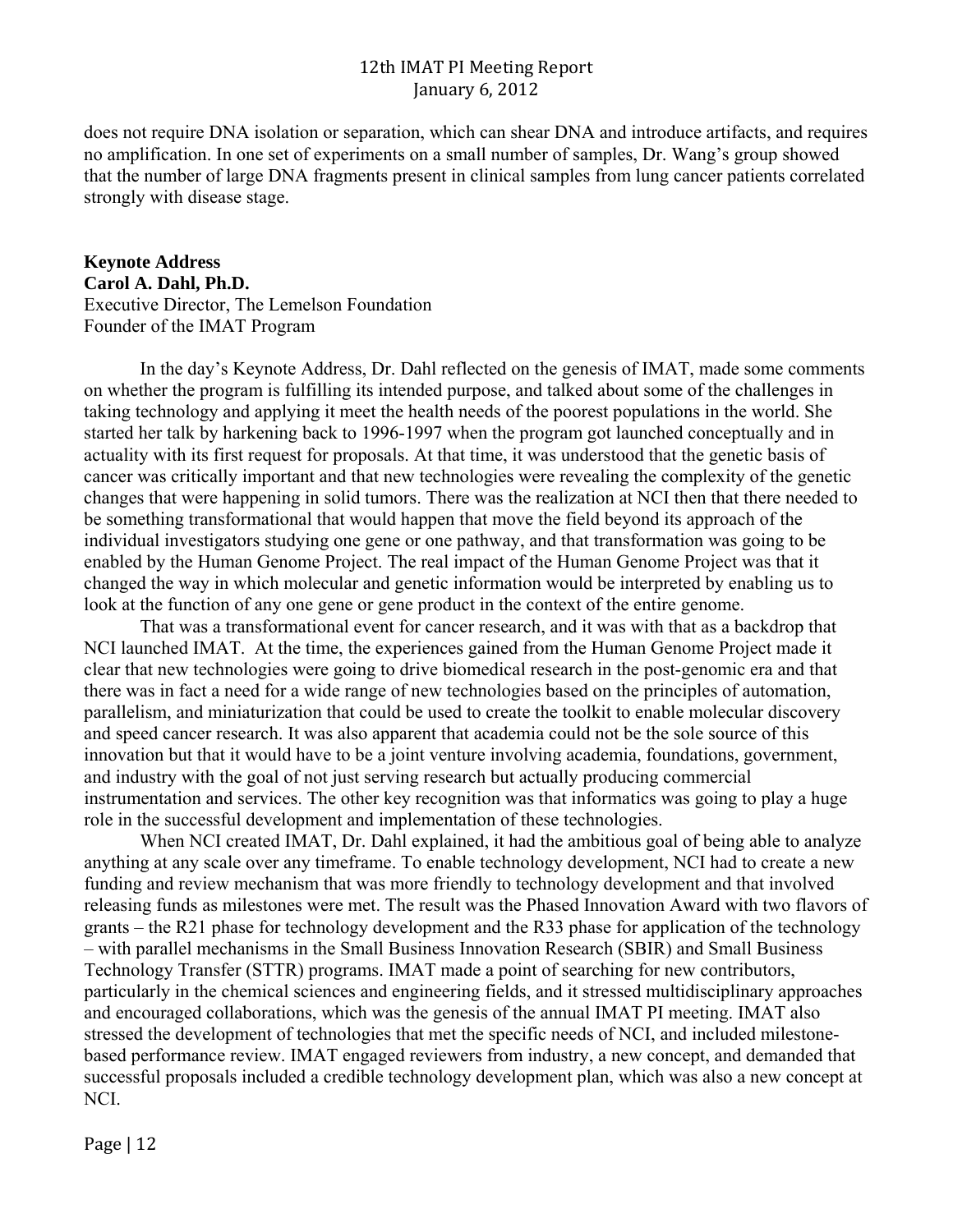Turning to the subject of measuring IMAT's impact, Dr. Dahl said that from an administrative view, the program has been tremendously successful. IMAT brought in many new and first-time investigators and contributed most of the new technologies being brought into NCI. In addition, the program was succeeding at translating discoveries into applications that were being patented and turned into commercial products. She highlighted just a few examples of IMAT's successes, including Isotope Coded Affinity Tags (ICAT), RNA Later and its derivatives, and Microfluidic Genetic Analysis (MGA) Technology. She added that while she was not qualified to judge the impact that IMAT has had on progress in the battle against cancer, she felt that the brainpower engaged in IMAT-funded research and the number of IMAT-funded technologies that are coming to market has to bode well for the future.

Dr. Dahl then spoke about the global health crisis and the growing attention that it is receiving. While much of the focus has rightly been on addressing the most serious issues, particularly infectious diseases and maternal and child health, there is an increasing recognition that cancer is a growing problem in poorer nations as they begin to solve these other problems. She noted that the leadership of both NCI and NIH have expressed their support for efforts that can benefit the world's poorer populations. She challenged the IMAT community to think about how the technologies being developed can translate into applications for these populations.

To set the context, Dr. Dahl presented the chilling statistics on global poverty, which is that 1.4 billion of the 6.8 billion people in the world live on less than \$1.25 per day and therefore cannot afford most modern medical treatments. Some 2.5 billion people lack sanitation and nearly a billion lack access to clean water. About 25 percent of children in developing countries are undernourished, and malnutrition contributes over one third of child deaths in those countries.

Providing health solutions for the poorest faces a number of obstacles. On the basic science front, the poorest populations often have many things going on that complicate their health, and so the lack of understanding about the relationship between malnutrition, concurrent infections, and immune status and their impact on the body's ability to respond to therapy is a real obstacle to progress. It is also important to develop an understanding of the role that the microbiome plays in nutritional and immune status and resulting response to intervention. Developing solutions require integrating across complex systems and diseases states – silos, Dr. Dahl said, will not solve these problems.

 Appropriate technologies are also missing in these countries. Large numbers of people do not have effective access to the health system infrastructure, nor do they have access to clean water, reliable electricity, and well-trained healthcare providers. Social and cultural issues, she said, can limit options for solutions, and neglected ethical considerations can bring research to a halt. Greater attention needs to be paid to defining the target product profiles needed for the world's most poor settings, and technologies cannot be driven solely by the developed world's perspectives

Another obstacle is that industry has not fully engaged in the problems of the poorer nations because market opportunities are not apparent, nor do they match the developed world's expectation in terms of return on investment even when these opportunities may support viable local businesses. Target product profiles are unclear – there is little or no market research conducted in poorer populations. Even when partners with experience relevant to the targeted settings want to attack a particular problem, they must deal with daunting regulatory ambiguities and complexities, as well as a public health community that is often resistant to industry involvement. It is critical to reach out local regulators and public health leaders early in the development process and to map out a critical path by which new technology can be approved and disseminated throughout the target population.

Finally, sustainable solutions need local ownership. Parachuting developed world solutions into these poorer populations almost never works over the long haul. Ethical, social, and cultural issues influence the likelihood of uptake and therefore impact. Investigators from the developed world have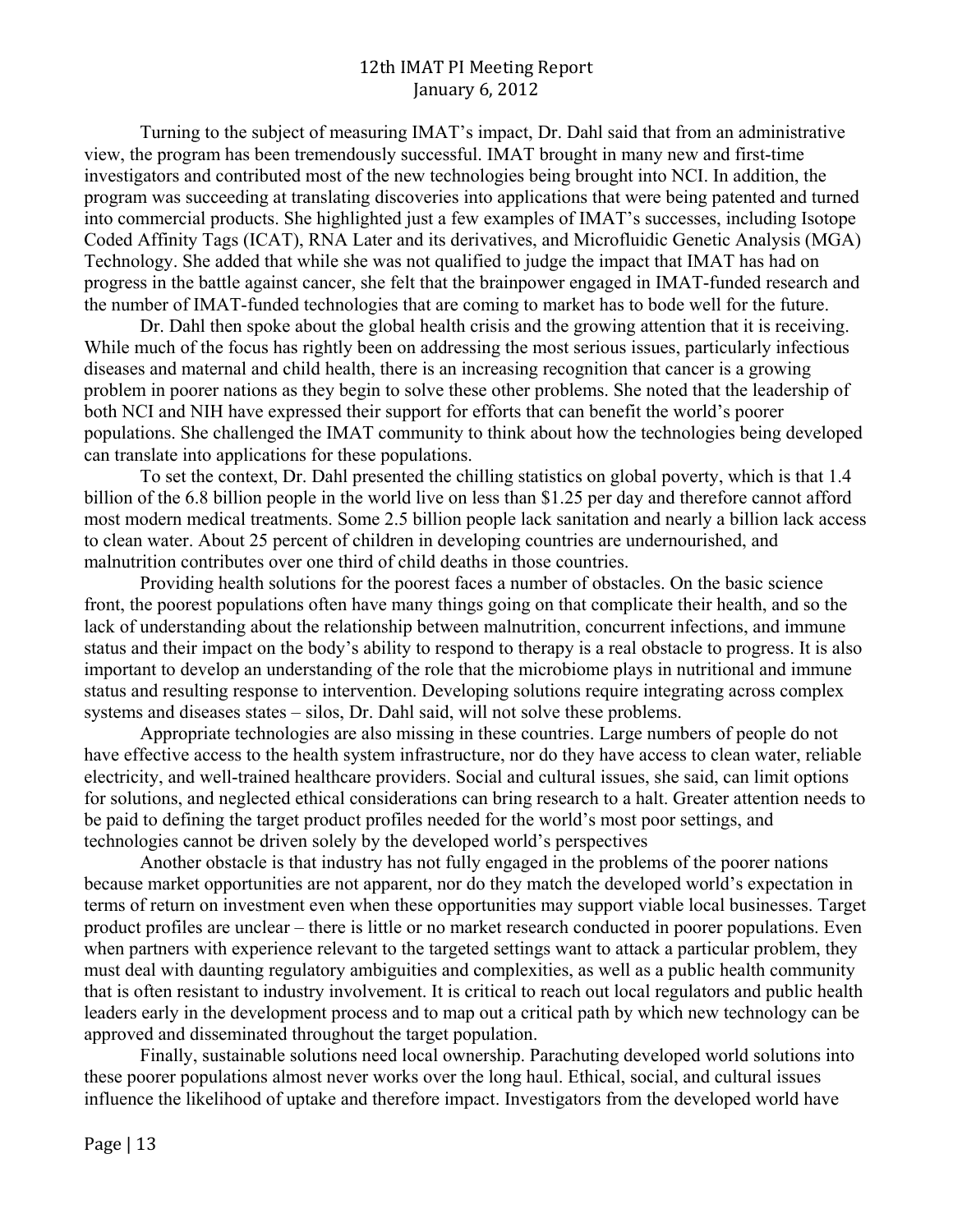had a poor history in engaging equal partnerships and appropriately valuing the scientific contributions of local scientific partners. It is local leaders, after all, that shape regulatory and policy change and not fully involving them is missing an important opportunity.

Several years ago, when Dr. Dahl was at the Gates Foundation, she led an effort to look at the diagnostic needs of the global health community. This examination recommended that that there be a research initiative created to develop new diagnostic platforms that would detect multiple diseases on a common platform that was accessible to these poorer populations. One of the major considerations is that there is very little advanced or moderate infrastructure in these poorer countries. Healthcare is provided in settings with no reliable electricity or clean water, with no laboratories, and with minimal expertise in laboratory skills. Given these constraints, diagnostic technologies have to be portable, they have to run of a car battery or even no power, produce no waste, and do not require clean water. They have to be capable of handling multiple specimen types and of multiplexed testing with nearly fully automated operation by operators with minimal training. On top of these requirements, the technologies have to be affordable to these poorer countries.

While restrictive, these challenges create plenty of opportunities for innovation that should appeal to the IMAT community. But also, Dr. Dahl said, there is a great deal of thought in the global health community that many of the innovations that would serve the poorer nations should be turned around and used in the developed world to lower costs and increase access to care across the globe. She encouraged the IMAT community to engage in this effort and to focus on the defining the context of their work in the broader context of the global health community. She also encouraged IMAT investigators to understand the value proposition better, to consider and embrace social, ethical, and cultural issues, and above all, to partner with local experts who may lack formal training but who understand and have expertise in dealing with the health concerns of these poorer populations.

She closed her talk by noting that there is a tremendous opportunity to make an enormous impact on a large percentage of the world's people. These populations are very receptive to new technologies that benefit them. For example, there is an amazing level of compliance with treatment regimens among AIDS patients in these communities. These people are smart, they are motivated, and not resistant to change, and they want the opportunity to be partners on the development of technologies that can help their communities. But being successful will mean thinking about how technology is developed and used in a different context, without prejudice about what is and is not possible, and it will also require thinking ahead 10 years and considering whether a technology is sustainable without foundation support but as a technology that involves local businesses. She encouraged the IMAT community to reach out to the global health community and to colleagues who work and teach in these countries, to get their perspectives and expertise and then use those inputs to guide development efforts in innovative ways to leapfrog these barriers.

In response to a question about industrial involvement and industry's need to a return on investment, Dr. Dahl said she was thinking more about entrepreneurial companies that have the ability to develop a new business model that relies more on lower margins and higher volumes. She cited some examples in the vaccine world where companies in India and Brazil are really taking the market by storm by looking at how to reduce the cost of making vaccine on a system-wide basis. Dr. Dahl said that taking a broader approach to rethinking how to develop a technology to be affordable and accessible is more likely to produce the needed breakthroughs rather than taking an incremental approach of wringing costs out of a technology after it has been developed.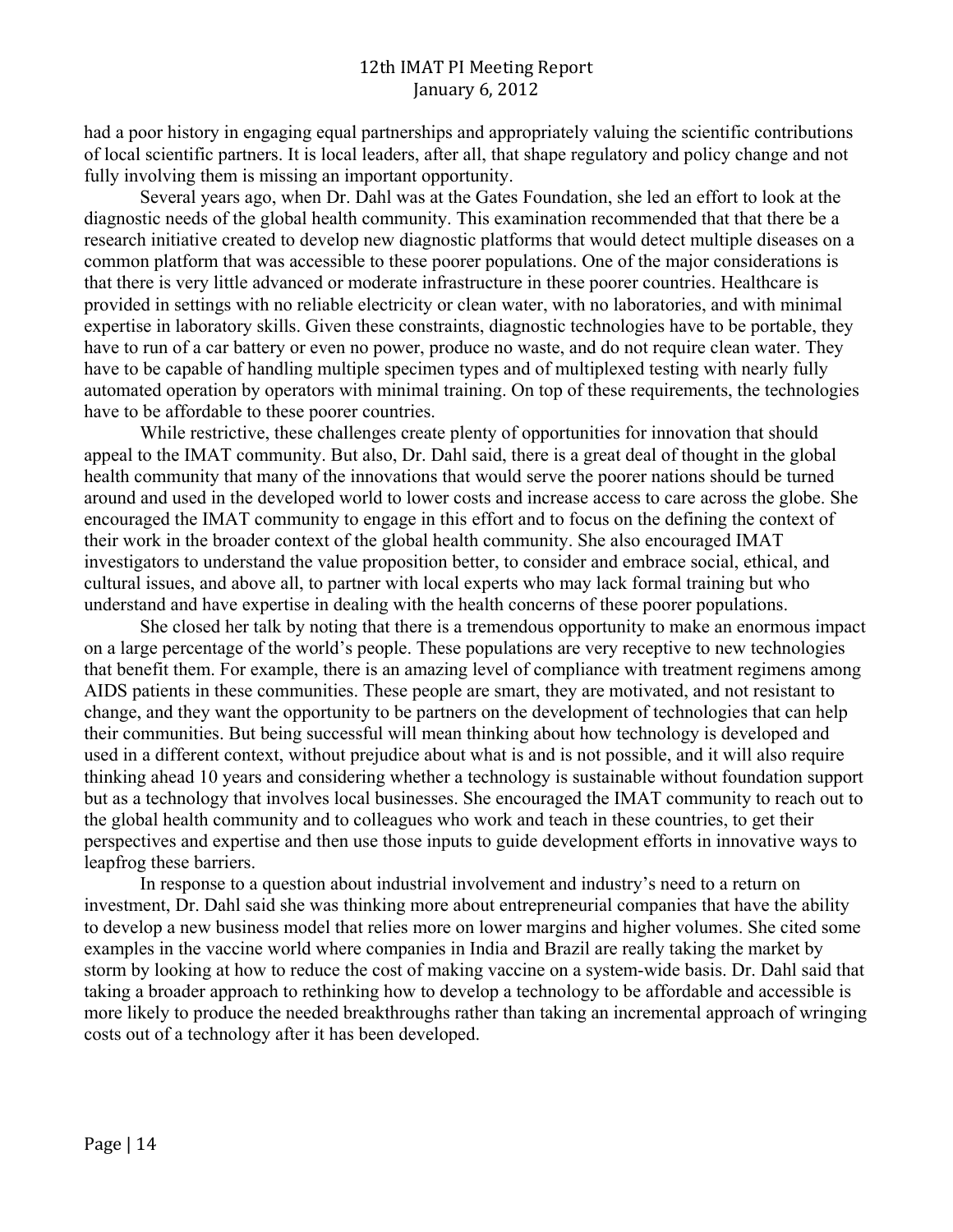# **Reviewer Focused Innovation—Clinical Applications for Technology: Observations From a Long-Time**

**Marc F. Hansen, Ph.D.** 

## University of Connecticut Health Center

Dr. Hansen has been a long-time reviewer of IMAT proposals and from that context he offered some ideas of where there may be opportunities for applying technology in new areas. Going forward, he said, it is clear that IMAT is ideally situated to develop technologies to address the Provocative Questions. This is a wonderful opportunity for the program to make a major contribution in this area. One place where IMAT does need to make inroads, however, is in the area of clinical adoption. Clinicians are a conservative bunch who do not always see a need to move to replace an effective technology with a one that is clearly better.

The other key issue for the IMAT program is the need to join technology development with unaddressed clinical needs. There are many clinical problems in cancer diagnosis and therapy that are not benefitting from new technologies, said Dr. Hansen, and the reason is not because of neglect but because the technology development community is not aware of those needs. Communication between clinicians and technology developers is not happening to the degree needed.

Dr. Hansen also talked about two problems that he sees in IMAT proposals, issues that he said are related to what he called the "lamp post" effect and the "limitations of the hammer" effect. The lamp post effect has to do with the fact that it is very easy to search for new things in places where you already have the tools to search for them. There are large parts of cancer biology for which we have no good search mechanisms so they tend to be ignored even though they represent important questions that need addressing. In colloquial terms, he explained the hammer effect as follows: if you only have a hammer, all problems look like nails. Sometimes, no matter how much you improve the hammer, what a problem really needs is a saw.

There is also a tendency to propose technologies to address the biggest cancers. The advantage of the IMAT program is that it is driven by the technology, not the biological problem, and so this program will fund technologies that address important biological questions even when those problems at the moment are not associated with one of the five major cancers. As an example, he cited an area that he works in – jaw osteosarcoma, a cancer that affects perhaps 100 people in the United States annually. However, this is an ideal cancer to study surgical margins and in which it is critical to define margins accurately. Any imaging technology that could accurately define tumor margins would be a boon to surgeons and be well-received.

As a final point, he asked the IMAT community to please highlight milestones in proposals and directly address whether those milestones were met. That would make the review process go much more smoothly.

## **Beyond Inspiration and Invention to Innovation: Translational Science at NIH Rosemarie Hunziker, Ph.D.**

National Institute of Biomedical Imaging and Bioengineering, NIH

In her presentation, Dr. Hunziker highlighted the importance of translational science and the need to move groundbreaking science out of the laboratory and into the clinic. She focused immediately on a term that she feels is overused, and possibly misused; the Valley of Death. Significantly, she noted that there are in fact two valleys to be aware of. The first Valley of Death – the gap in funding between basic research or invention and applied research or technology validation – has received a great deal of attention. The bigger threat to new technologies, though, lies in the Darwinian Sea of the marketplace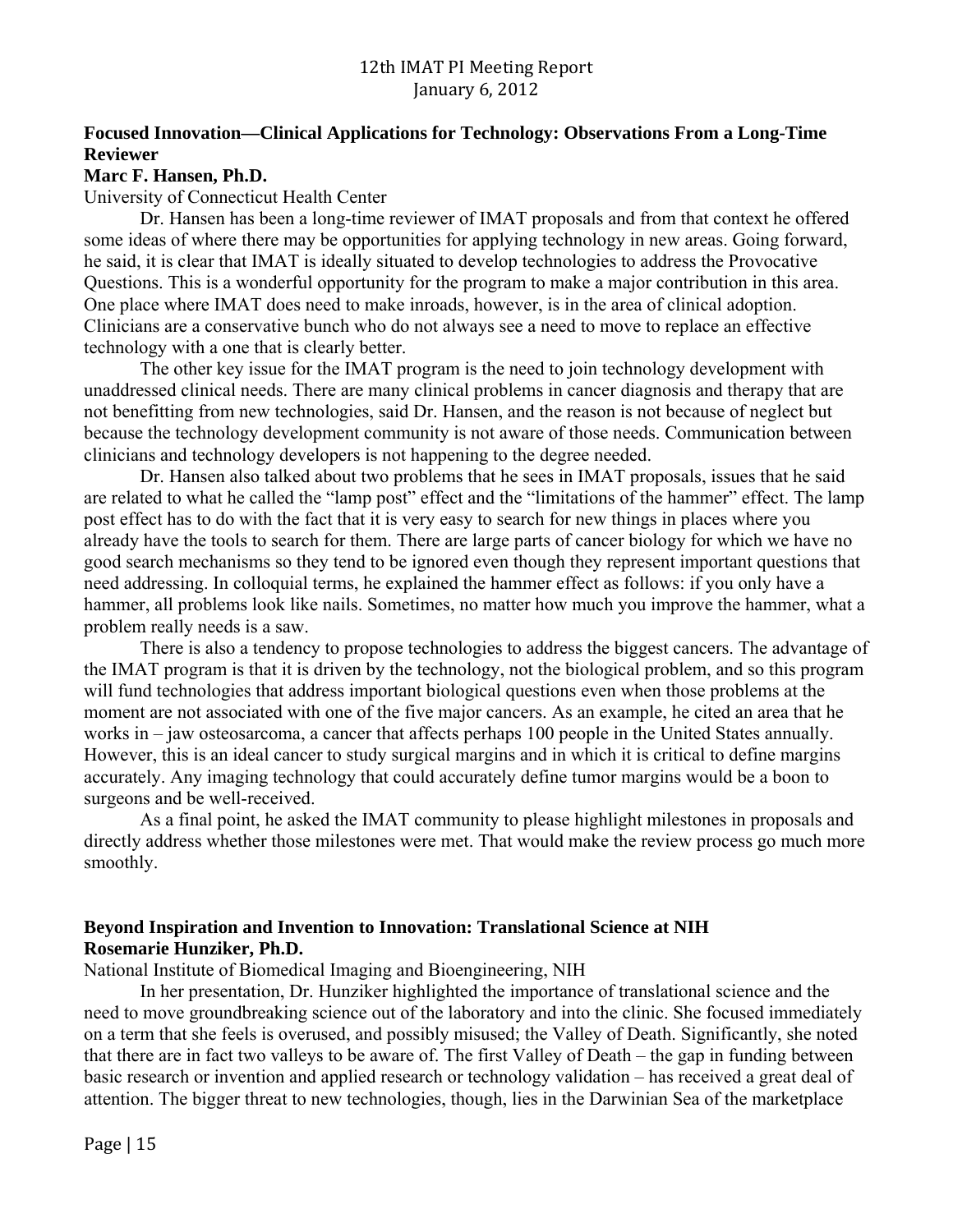that ultimately determines the fate of a new technology where only the most creative, agile, and persistent succeed. She also said that NIH, contrary to popular notion, does have funding available to help promising technologies cross the first Valley of Death. The problems that researchers experience in accessing that funding arises more from the complexity of NIH's funding machine and the confusion within the research community about which of the many funding mechanisms to access for technology validation and translational science.

Two important funding mechanisms are the SBIR and STTR programs, each of which has three phases that run from feasibility to full research and development and on to commercialization. The main issues with these programs have to do with budgets that are often inadequate to meet expectations and the fact that there can be a gap between the first two phases of almost two years in some cases. NIH is addressing these problems with a phase I/phase II fast-track program in which applications for both phases are reviewed together. Such applications must include convincing preliminary data and contain clear, measureable, and achievable milestones, particularly for the transition to phase II. These applications must also include a well-conceived and compelling commercialization plan and letters of phase III support or interest. NIH has also created a phase II-plus award to support the development of complex instrumentation, clinical research tools, and behavioral interventions.

Dr. Hunziker then discussed the Clinical and Translational Science Awards program that aims to create definable academic homes for clinical and translational research and transform the local, regional, and national environment for clinical research and training. This program integrates diverse teams from across academia, university hospitals, and industry and currently involves 60 institutions in 30 states and the District of Columbia. More information about this program is available at http://ctsaweb.org. She also noted that the NIH Common Fund (http://commonfund.nih.gov) supports a wide range of crosscutting, trans-NIH programs. The Common Fund supports high-risk research to explore ideas that have strong potential to improve health through three grant mechanisms. The Transformative RO1 award emphasizes creative ideas and projects with the potential to overturn paradigm. Pioneer Awards support individual scientists of exceptional creativity who propose pioneering approaches to major challenges in biomedical and behavior research. The New Innovator award stimulates highly innovative research being conducted by promising new investigators. The NIH is also involved in comparative effectiveness research, particularly research aimed at the creation of early standards that can accelerate effective translation efforts.

High risk/high reward research stands a better chance of getting funded by NIH, Dr. Hunziker explained, if there is the clear potential for high impact by taking a novel approach, not necessarily a new idea. Successful proposals demonstrate that team members have deep expertise in the area and a compelling research plan that anticipates obstacles and proposes alternatives.

Dr. Hunziker then briefly discussed NIH's Public-Private Partnership Program (http://ppp.od.nih.gov/pppinfo/description.asp) and the Center for Translational Therapeutics (http://nctt.nih.gov/ScientificPrograms), which both aim to accelerate translation of research advances into the clinic. She also mentioned that funding opportunities were available through the Bridging Interventional Development Gaps (BrIDGs) program, formerly known as the RAID program; the Therapeutics for Rare and Neglected Diseases (TRND) program; and the Production Assistance for Cellular Therapies (PACT) program administered by the National Heart Lung and Blood Program (http://www.pactgroup.net).

She noted, too, that the NIH-FDA Regulatory Science Initiative is a Common Fund program that supports translational science. Some common themes of NIH's translation research efforts are that they are outcome- and milestone-driven and that they leverage diverse resources. Projects involve multi- and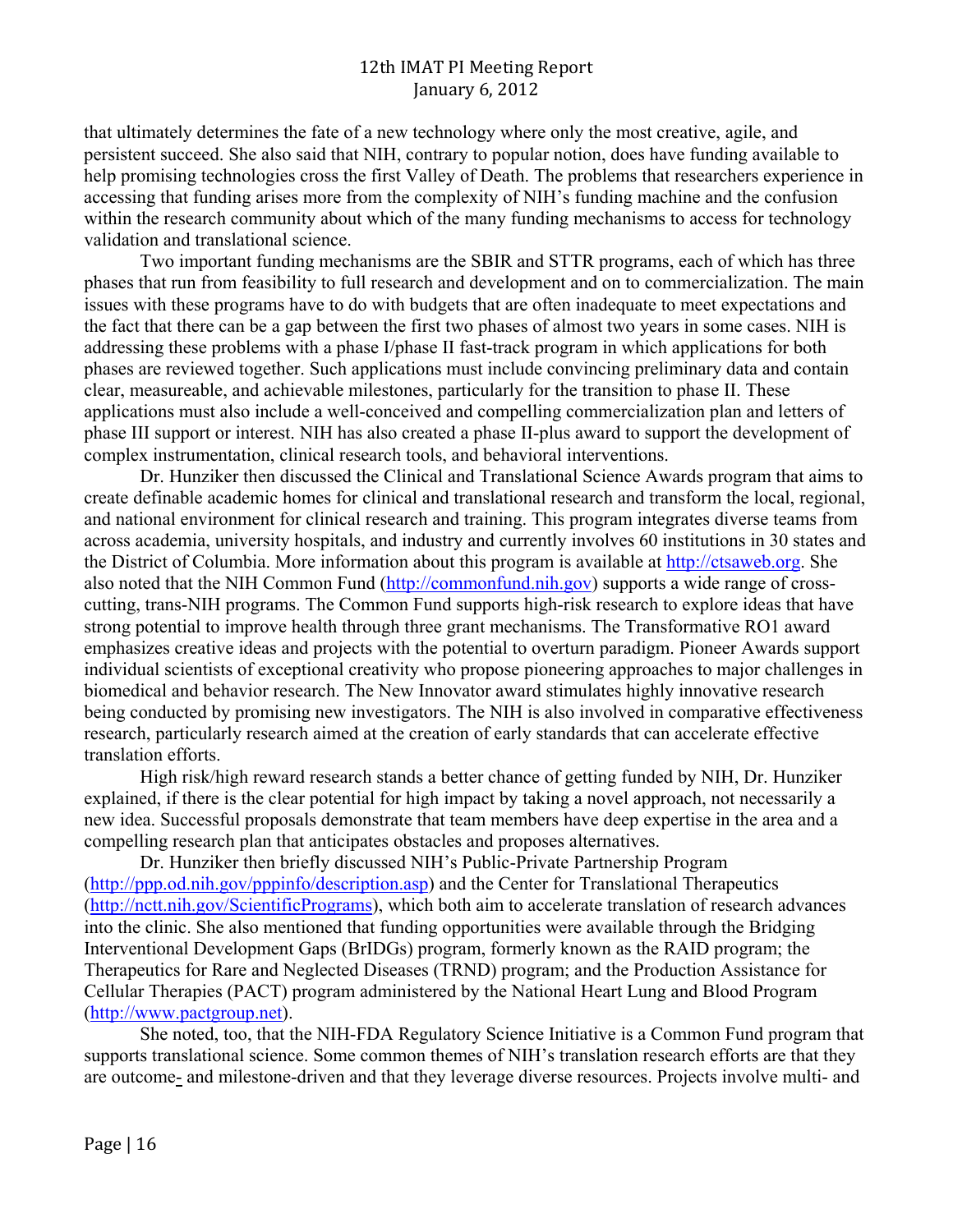interdisciplinary research teams and have active involvement of the FDA. They emphasize training and are trans-NIH in scope. They tend to be early stage and pilot programs that evaluate new technologies.

As a last example, Dr. Hunziker discussed the National Center for Advancing Translational Science (NCATS) that is now being established as a new NIH institute. The proposed mission for NCATS is to catalyze the generation of innovative methods and technologies that will enhance the development, testing, and implementation of diagnostics and therapeutics across a wide range of human diseases and conditions. NCATS will complement, not compete with, the private sector by studying the steps in diagnostics and therapeutics development, testing, and implementation into patient care, identifying bottlenecks amenable to re-engineering, and experimenting with innovative methods to streamline the process.

# **SBIR Development Center: IMAT Update Amir Rahbar, Ph.D., M.B.A.**

National Cancer Institute, NIH

Dr. Rahbar discussed funding opportunities available through the SBIR and STTR programs, setasides that together generate about \$110 million annually in funding from NCI and \$650 million from the NIH. These grants not only provide seed funding for innovative technology development, but they also provide recognition, verification, and visibility that investigators can use to attract additional funding and support from the private sector. SBIR and STTR grants are just that – they are not loans and they are non-dilutive as far as ownership is concerned.

As Dr. Hunziker mentioned in her talk, the SBIR/STTR phase I grant totals can be up to \$150,000 and run six months to one year. Phase II grants can be up to \$1 million, run two years, and require a commercialization plan. Phase III is the commercialization stage of development, requiring non-SBIR/STTR funding. He detailed the requirements for SBIR and STTR applicants and noted that NCI recently changed the way SBIR and STTR grants are managed. A team of nine program managers and directors and one center director, entirely funded by NCI, focuses exclusively on NCI's SBIR and STTR portfolio. All of the directors have industry experience and professional networks to mentor awardees in commercialization strategies and processes. The NCI Development Center staff interacts with NCI program staff to identify areas of focus and is using that information to develop new activities to help small businesses. He noted that having a team that understands what it takes to commercialize a product is enabling the Center to do a much better job in guiding NCI's awardees toward commercialization.

Recently, the NCI Development Center initiated a phase II bridge award that is designed to help early-stage companies cross the Valley of Death by facilitating partnerships with third-party investors and strategic partners. In this new program, NCI is effectively sharing in the investment risk with other investors. The incentive structure it uses gives competitive preferences and funding priority to applicants that can raise third-party funds in a one-to-one match. Grantees can receive up to \$1 million in funding per year for three years and is available to current phase II awardees and to those whose phase II grant ended within the last two years. Matching funds can come from another company, venture capital firm, angel investor, foundation, state or local government, or any combination of the above.

Dr. Rahbar also described the NCI SBIR Investor Forum, which provides the opportunity for 14 NCI-funded companies to showcase their technologies to a large group of investors and potential strategic partners. More information on the Forum is available at http://sbir.cancer.gov/investorforum/. He then discussed SBIR/IMAT collaborations that aim to catalyze targeted technology development and commercial validation in the area of molecular analysis technologies through a dedicated set-aside. This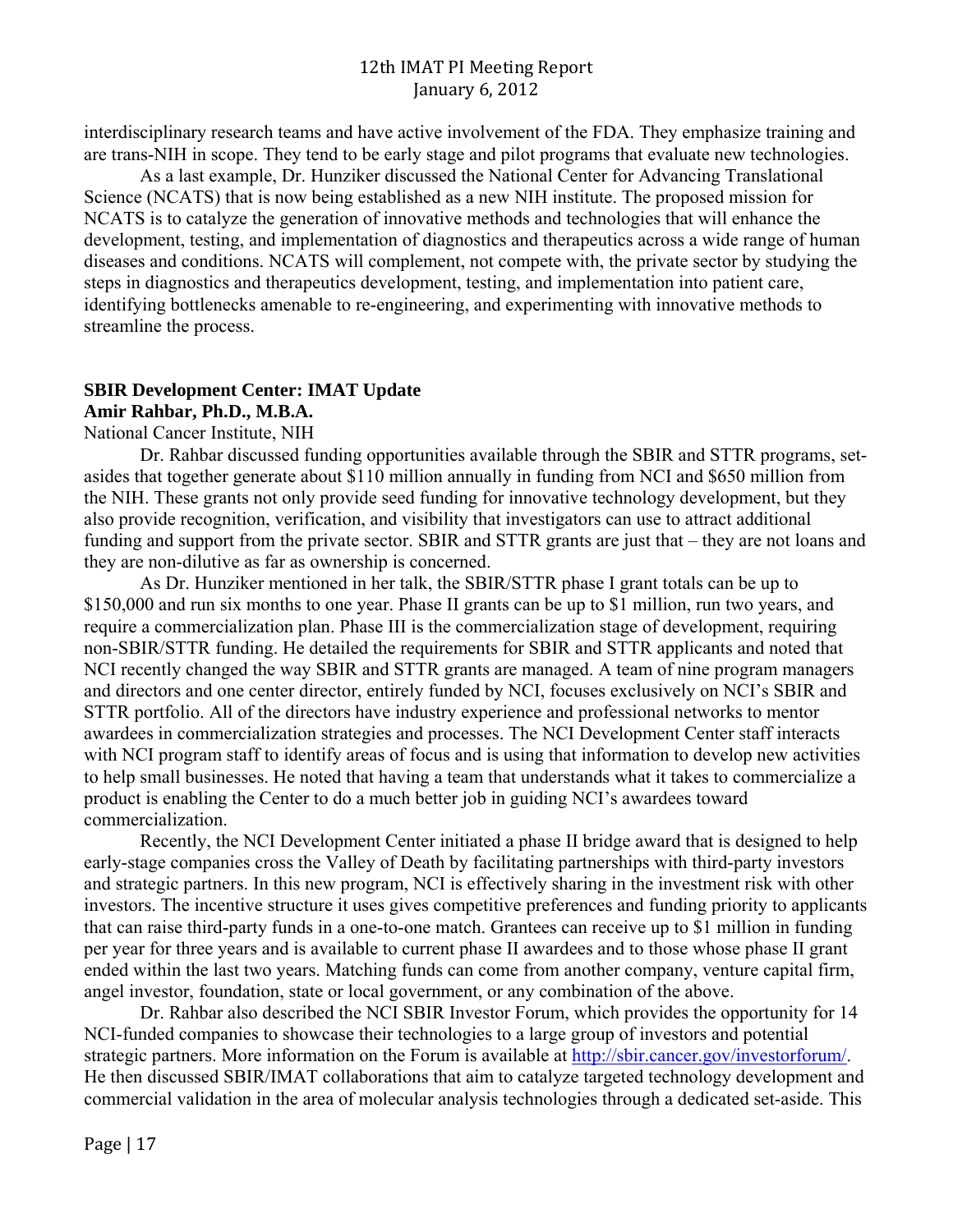effort provides a cohesive program that is aligned with the goals of the IMAT program with an emphasis on commercialization. He noted that IMAT R33 awards will flow smoothly into SBIR R43/44 awards. More information on this and NCI's other SBIR opportunities is available at http://sbir.cancer.gov/funding/.

## **POSTER HIGHLIGHTS Moderator: Tony Dickherber, Ph.D.**  Program Manager, IMAT Program

Office of Biorepositories and Biospecimen Research, NCI

This year, IMAT investigators presented results of their projects in 53 posters. Program managers decided that seven of these merited special attention and asked the investigators to summarize their posters in a series of 10-minute presentations to the general assembly. These presentations are described here.

# **CITP-Based Proteome Enrichment**

## **Cheng Lee, Ph.D.**

University of Maryland

Dr. Lee's project aims to evaluate the performance of a capillary isotachophoresis (CITP)-based proteomics coupled with tissue microdissection to enable targeted biomarker discovery. He and his collaborators evaluated this system using fresh-frozen and formalin-fixed microdissected tissues and assessed reproducibility of protein identification in replicate analyses of the same proteomic sample and among samples from two different lesions of the same tumor specimen. They were able to identify more than 5,000 high-confidence proteins in amounts as small as10 attomoles. Reproducibility was 85 percent within triplicate replicates of the same proteomic sample and 80 percent among different cancer lesions of the same tumor specimen. The 5,000-plus high-confidence proteins provided comprehensive protein subclass coverage across major functional categories relevant to cancer and afforded superior pathway coverage across cytoplasmic and nuclear proteins.

Using this system, Dr. Lee's group compared protein expression profiles in astrocytomas. They identified nearly 4,000 proteins in common from 10,000 cells in 12 cases. They also identified 225 proteins that were unique to glioblastomas, 31 that were unique to grade II astrocytomas, and 30 that were unique to grade III astrocytomas. There were also able to show that increased expression of one specific protein, IQGAP1, correlated with astrocytoma progression. These results were validated using immunohistochemical staining in a tissue microarray system.

## **Bead Array Flow Cytometer with Mass Spectrometry Detection**

Victor Baranov, Ph.D.

University of Toronto

In this poster, Dr. Baranov and his colleagues described the bead array flow cytometer/mass spectrometer system that they are developing as a means of performing biomarker discovery and detection using metal-labeled affinity probes. The investigators demonstrated the resolving power of mass cytometry and showed that it can be used to discriminate polystyrene beads tagged with five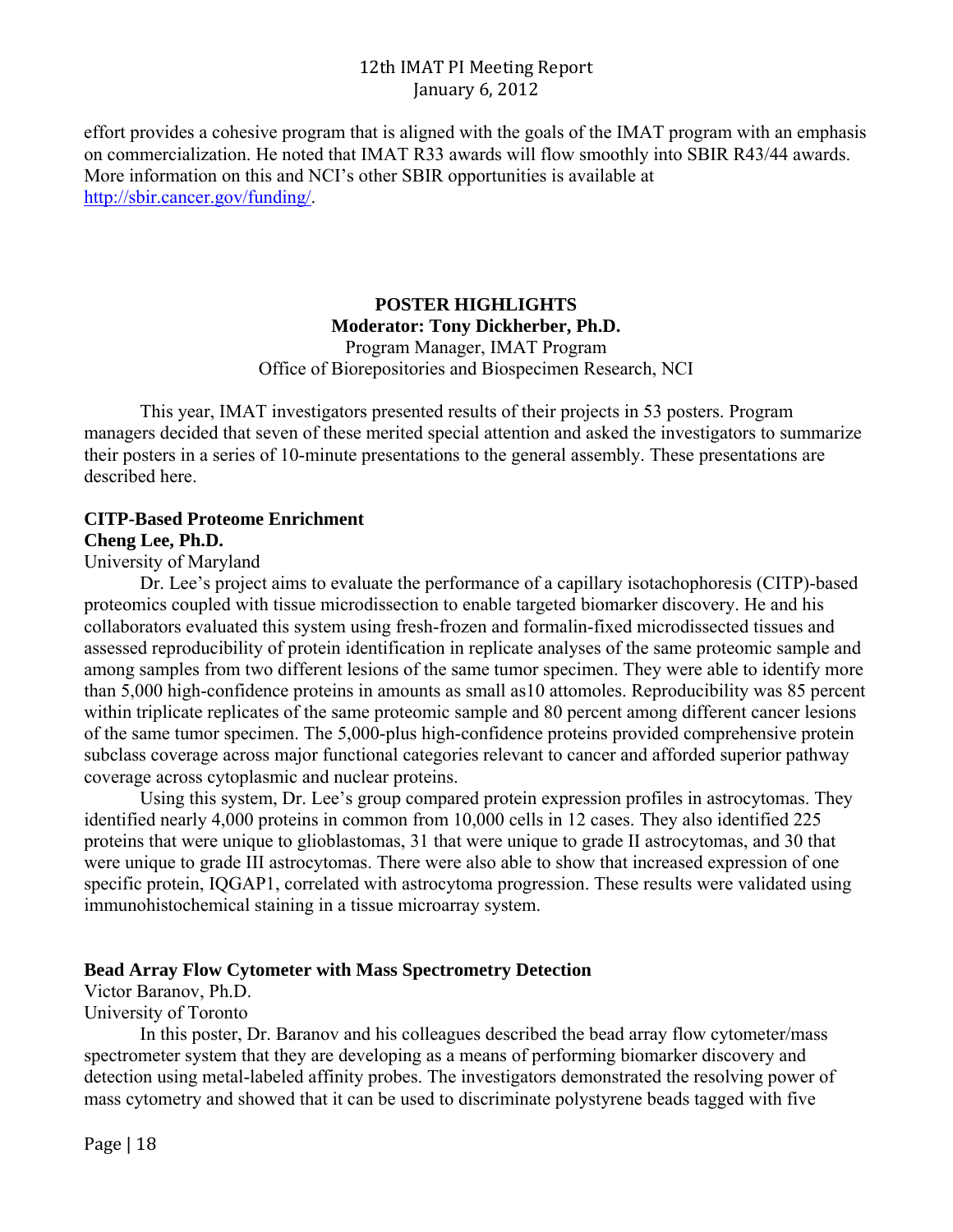different concentrations of four different lanthanide ions in a manner that makes it suitable for use in a high-throughput assay system. This poster also detailed the team's synthesis of a library of functionalized metal-encoded beads suitable for conjugation to affinity probes. The group has now amassed a library of 150 different beads and proved that they can identify the individual members of this library with 95 percent accuracy. In addition, the team has demonstrated that they can functionalize the surface of these beads with oligonucleotides and antibodies to serve as affinity probes.

#### **Mutation Analysis of Formalin-Fixed Paraffin-Embedded Tissues**

# **Hanlee P. Ji, M.D.**

#### Stanford University

Dr. Ji and his collaborators have developed a method for capturing targeted DNA fragments for resequencing from archived tissue samples, and in this poster they described the technique and presented data demonstrating its performance characteristics. Their method provides high DNA sequencing coverage in a single reaction volume, can be completed in a two-day workflow, and integrates with fast clinical sequencers. It relies on an inverted bridge probe that allows for amplification and resequencing of multiplexed targets. When tested on formalin-fixed, paraffin-embedded (FFPE) archived tissue samples, this method achieved capture efficiency exceeding 90 percent at over 100-fold coverage in a single sequencing run. In a second of experiments, Dr. Ji and his colleagues compared results from matched low-quality FFPE samples and high-quality flash frozen samples and demonstrated that this technique could capture the same single-nucleotide variants from both types of samples. Based on the results of these comparisons, Dr. Ji concluded that the method could have potential in both clinical diagnosis from contemporary biospecimens and for biomarker discovery using the vast numbers of archival tumor samples that are available.

# **A+PSA Assay for Prostate Cancer Diagnosis and Beyond**

## **Gang Zeng, Ph.D.**

#### University of California, Los Angeles

In this poster, Dr. Zeng and his collaborators describe a method for quantifying auto-antibodies against a panel of clinically relevant tumor-associated antigens and using this technology to create a potential new diagnostic for prostate cancer. Dr. Zeng's team first identified B cell epitopes from a six previously identified prostate cancer-associated antigens and then conjugated these peptides to colored seroMAP microspheres that could be used in a Luminex multiplexed instrument to both quantify and identify prostate cancer-associated auto-antibodies in human serum samples. They confirmed that the auto-antibodies that reacted with these peptides also bound to the full-length proteins and that the peptide-bead conjugates did not interfere with simultaneous prostate-specific antigen (PSA) determination on the same instrument.

After validating the combined auto-antibody and PSA assay, which they named A+PSA, Dr. Zeng and his collaborators conducted a pilot study using pre-surgery sera from 131 biopsy-confirmed cancer patients and 121 benign prostatic hyperplasia and/or prostatitis patients. Compared to PSA measurements alone, a logistic-regression-based A+PSA index increased sensitivity from 52 percent to 79 percent, specificity from 79 percent to 84 percent, and reduced false positives from 21 percent to 16 percent. Overall accuracy of the A+PSA index was 81 percent compared to 65 percent for PSA alone.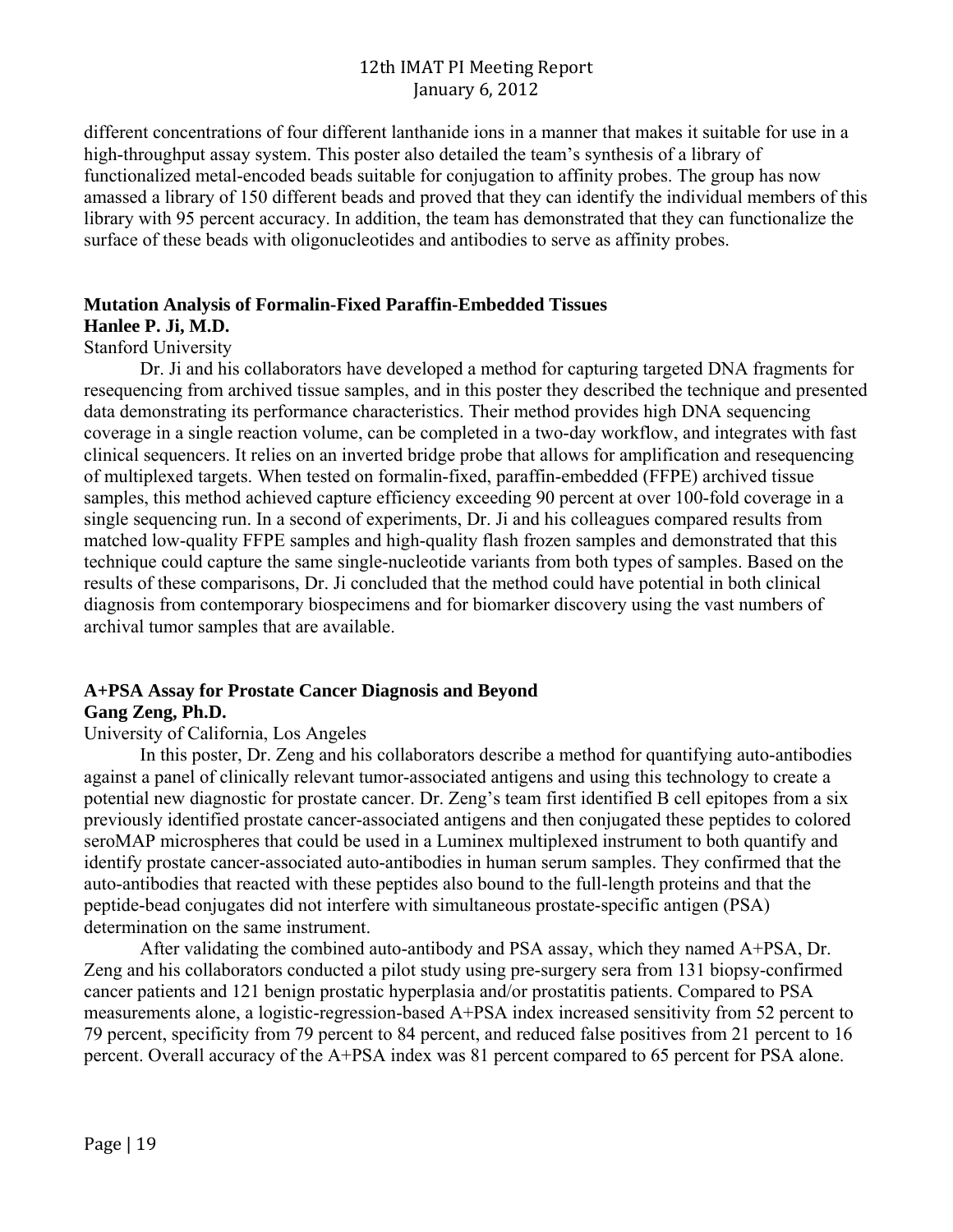## **Handheld Biomarker Monitor Guodong Liu, Ph.D.**

North Dakota State University

Dr. Liu and his colleagues reported in their poster on the progress they have made developing an aptamer-based electrochemical bioassay to measure the tumor marker carcinoembryonic antigen (CEA). The assay involves four steps. First, a biotinylated probe that recognizes CEA is added to serum. Streptavidin-coated magnetic beads are then used to capture the CEA-aptamer complex. Next, a streptavidin-horseradish peroxidase polymer is added and finally, electrochemical detection reaction occurs after adding hydroquinone and hydrogen peroxide to the mixture. The poster presentation describes the work done to optimize the system and compared its performance to that of the standard antibody-based assay. The aptamer-electrochemical system had a detection limit down to 0.54 nanograms of CEA per milliliter, which meets the requirement for CEA analysis in biological samples. The investigators are now developing an automated microfluidic test device for this assay.

#### **Proteomic Profiling of Redox Signaling Cristina M. Furdui, Ph.D.**

#### Wake Forest University, School of Medicine

The goal of the work described in this poster is to identify and characterize the function of the cysteine sites in proteins that are oxidized by reactive oxygen species. The approach that Dr. Furdui, Dr. Poole and their colleagues have taken is to chemically trap the cysteine sulfenic acid residues on oxidized proteins with a set of reagents that do not react with free sulfhydryl groups or possible confounding species. Dr. Furdui and her team used one of the reagents (DCP-Bio1) to show that PDGRdependent oxidation inhibits the Akt2 kinase, but not Akt1 or Akt3, and that this occurs through oxidation of a specific cysteine residue located in the regulatory linker region of this kinase. In another set of experiments, the investigators used a different reagent (DCP-FL1) to show that VEGF signaling increases protein oxidation at the leading edge of migrating endothelial cells during angiogenesis. The poster also reported a set of experiments in which a third reagent (DCP-Rho1) was used to label sites of protein oxidation *in situ* in prostate cancer and ovarian cancer cells. These experiments showed that protein oxidation occurs at specific regions in the cell membrane that surround endocytosed receptor complexes following treatment with lysophosphatidic acid, an endogenously produced growth factor.

# **2-Dimensional PCR Mapping of Gene Changes in Tumor Sections**

# **Disha Pant, Ph.D.**

### University of Maryland

In her poster, Dr. Pant described the technology that she and her colleagues are developing to spatially map changes in gene methylation across human tissue sections with high spatial resolution. The researchers start by placing a tissue section on a piece of packing tape and then affixing it to a multi-well plate preloaded with lysis buffer. The lysate is then moved to a 96-well PCR plate for methylation analysis using qPCR. Because the wells map to the original tissue, the resulting data provides a methylation map that is dependent on cell type and proximity to the tumor area. Initial studies of prostate cancer biopsy specimens identified higher levels of methylation in specific genes in tumor cells versus normal prostate tissue.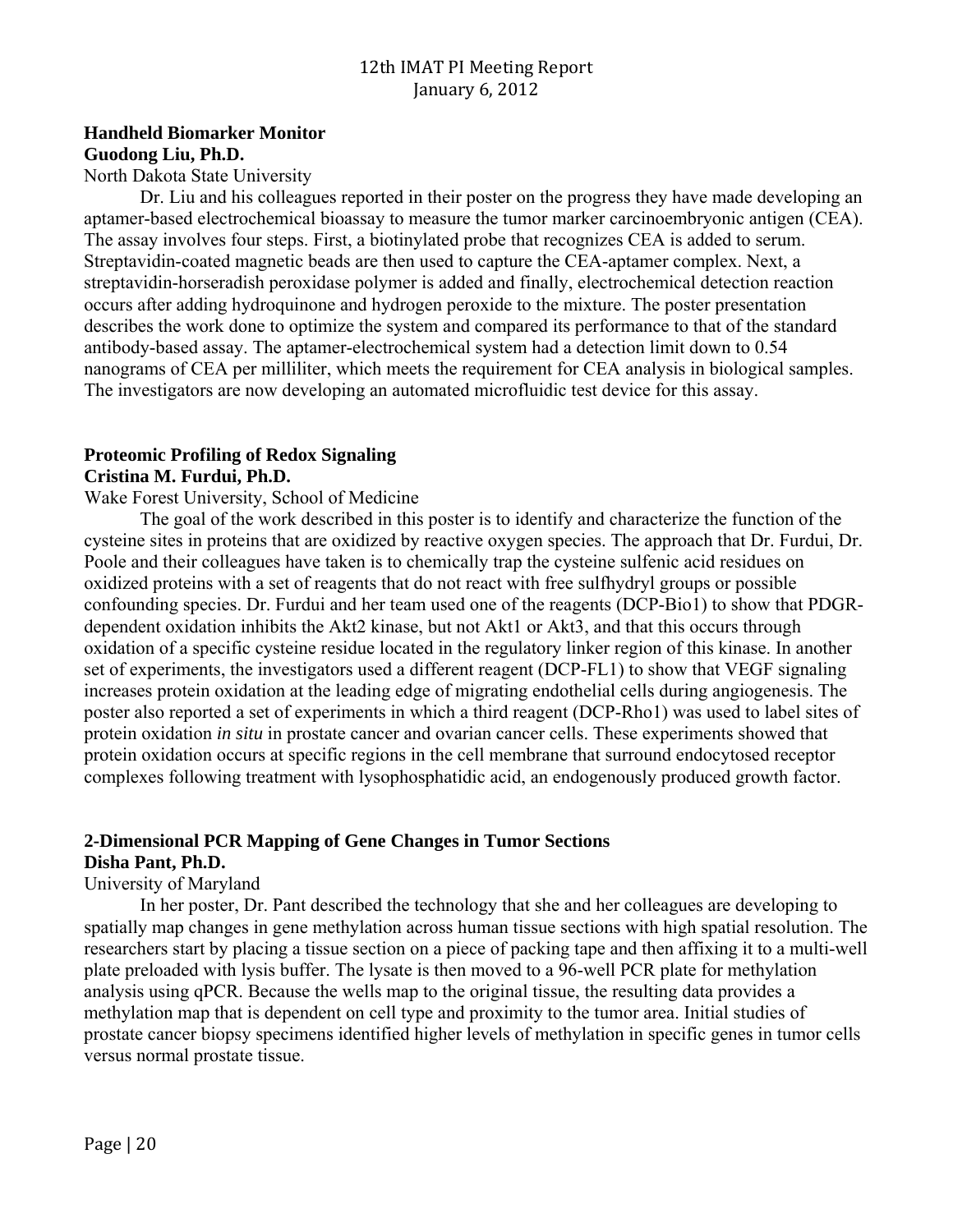#### **TUESDAY NOVEMBER 15, 2011**

#### **NCI's Continuing Need for Technology Innovation and Opportunity Going Forward Douglas R. Lowy, M.D.**

Deputy Director, National Cancer Institute, NIH

In his address to the IMAT community, Dr. Lowy said that IMAT exemplifies the high risk/high payoff type of research that NIH in general and NCI in particular wants to support. There is the tendency in times of challenging budgets to become more conservative, yet what sets IMAT apart is that it has set-aside money that is not micromanaged in terms of what the community proposes and what NCI funds. He noted, too, that NCI understands that there is going to be a high rate of failure with this approach, yet the program is structured so that it has sufficient size and scope to produce great successes as well. To illustrate the enthusiasm that NCI has for IMAT, Dr. Lowy recounted that at the recent Board of Scientific Advisors meeting the Board did not ask its usual question of why is NCI setting aside money for a particular program but instead asked why NCI wasn't setting aside more money for IMAT.

One aspect of the program that Dr. Lowy said he appreciates is its flexibility. He said, too, that this program is unique across NIH in that its R21 application provides three years of support rather than the usual two years. He noted that NCI is going to be announcing a new omnibus R21 proposal that will allow investigators to propose innovative ideas on any aspect of cancer research, rather than restricting them to specific categories of cancer research. He said that he hopes that this new program will be just one example of how even in this challenging environment NCI is creating new funding opportunities for the extramural community to put forward its ideas, even risky ones where there is a limited amount of preliminary data. In closing, Dr. Lowy said that it is very gratifying to him that the IMAT program has tremendous support among the program officers of the different divisions of NCI and from its oversight Board of Scientific Advisors.

In response to a question about whether the new omnibus R21 applications will be reviewed by the usual study sections, Dr. Lowy said that the plan is that there will be a special study section devoted to R21 applications. NCI is hoping that the review will be conducted by the Division of Extramural Activities.

# **TOPIC 3: NANOTECHNOLOGIES Moderator: Paul Wagner, Ph.D.**  Program Director, Cancer Biomarkers Research Group

Division of Cancer Prevention, NCI

#### *Epigenetic Profiling in Nanochannels*  **Robert Riehn, Ph.D.**

North Carolina State University

In the first presentation of this session, Dr. Riehn described the progress his group has made in using nanochannels to stretch DNA and then read cytosine methylation and histone modification profiles with gene-relevant positional precision. He showed images of stretched DNA within 100 nanometerdiameter channels and remarked that the device his group built can stretch DNA reliably and uniformly. He also showed images demonstrating the ability to image cassettes of transcription factors bound to DNA and to perform restriction mapping at high resolution using the nanochannels. He explained that the ability of DNA in the nanochannels to fluctuate leads to the superior performance of methods that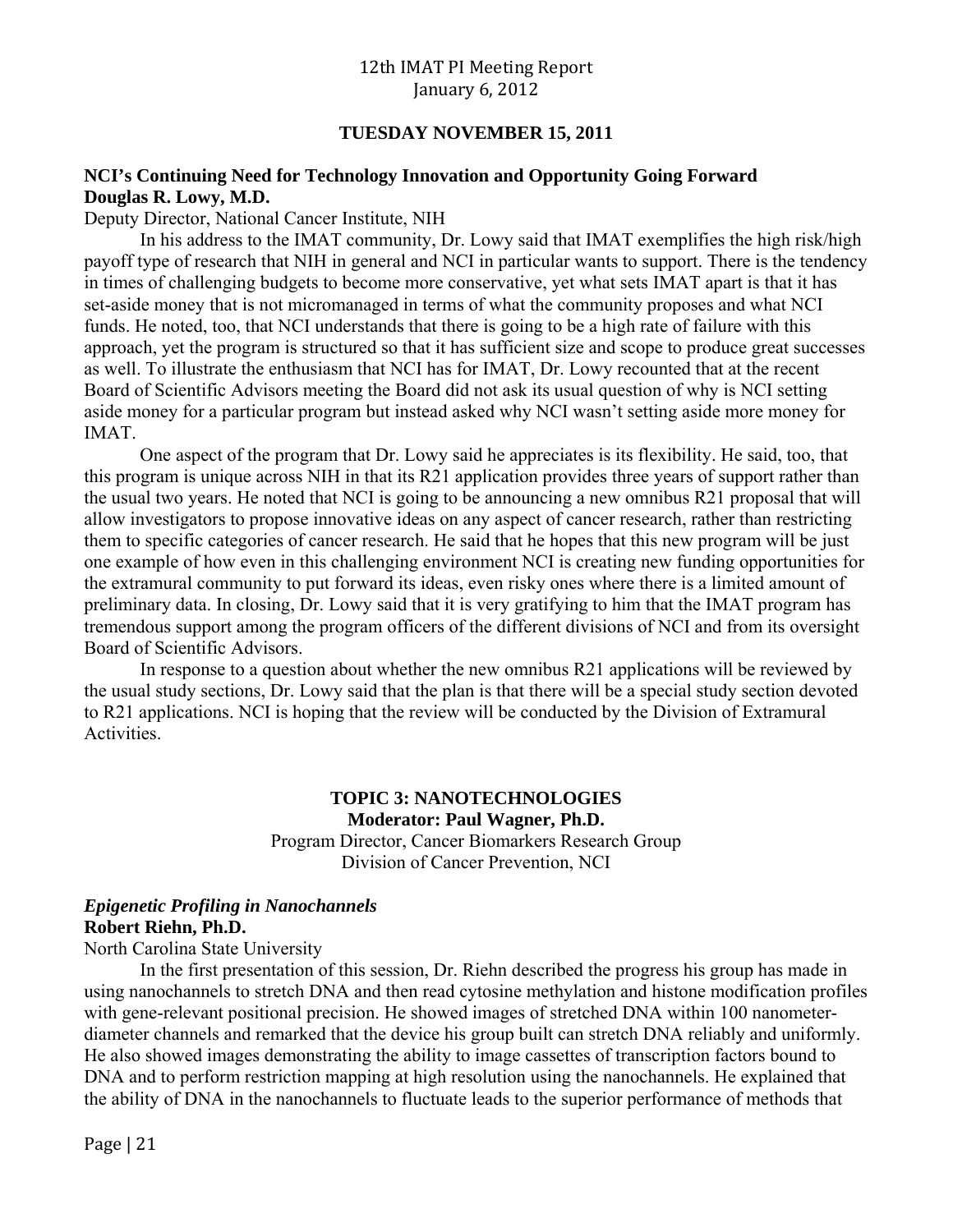use nanochannel stretching of individual DNA molecules. The optimal readout length is about 200 kilobase pairs, a scale long enough to map across multiple genes or repeat sequences.

Dr. Riehn then noted that it is important to be able to analyze epigenetic plasticity in single cells, as opposed to an ensemble of cells, because cancers arise from a single cell origin, not from wholesale changes in multiple cells in the same organ. The goal is to examine every single chromosome in every single cell in a tissue sample with a resolution of 1 kilobase pairs (kbp). So far, his group used their nanochannel techniques to study the cytosine methylation state in DNA pieces of up to a few hundred kilobases (kb) in length with a resolution of better than 10 kbp. The current method is based on the binding of a fluorescently labeled protein fragment that binds specifically to the CpG pattern found in the promoter regions of many higher organisms. False positives with this detection system occur at a rate of under one percent and false negatives at a rate of under 0.6 percent.

His group is also using its technology to look at histone modifications, which he believes will require getting down to a resolution of 5 kbp. The challenge in working with chromatin is that it is positively charged while the walls of the nanochannel are negatively charged, raising the possibility that chromatin will stick inside the nanochannels rather than move through them. To overcome this problem, Dr. Riehn's team uses an electric field to drive chromatin into the nanochannels. Using fluorescent antibodies directed to specific histones, they could then visualize histone modifications on the stretched chromatin at the single gene level. The one problem that they have not been able to solve is that they have not been able to create a benchmark sample of histone modification to use to demonstrate specificity.

The final part of this project involves creating a label-free system that uses Raman spectroscopy to detect chemical modifications on DNA or chromatin. To boost the Raman signal, his group built a device that contains a nanoantenna to concentrate the light hitting the molecules in the nanochannels and that excites the molecules close to a resonant absorption line. Tests with benzene as a model system showed that these two additions enhanced the Raman signal by about  $10<sup>8</sup>$ , a pleasant surprise. Recently, Dr. Riehn's group has shown that they can detect cytosine methylation on DNA. His group is now working to build a device that adds on-chip DNA extraction from single cells that would feed long pieces of DNA or chromatin into the Raman imaging nanochannel portion of the device.

## *Nanoelectrode and Nanofluidic-Based Assay of Mitochondria Membrane Potential and Apoptosis*  **Peter J. Burke, Ph.D.**

University of California, Irvine

This project, which Dr. Burke explained is a collaboration with Douglas Wallace's group at the University of Pennsylvania, aims to develop microfluidic chambers that will enable the evaluation of mitochondrial metabolic and biophysical parameters on just a few or even one mitochondria. He reviewed the overall workings of the mitochondria and noted that mitochondria are tied to cancer through the link between the mitochondrial membrane potential and apoptosis. The mitochondria, in fact, acts as the key decision maker on the apoptosis pathways, yet because of our inability to study small numbers of mitochondria, little is actually known about the exact steps that occur in the mitochondria that lead to the irreversible decision for the cell to enter apoptosis. The need to tease out these mechanisms is what drives the effort to develop technologies capable of measuring the membrane potential in single mitochondria with high spatial resolution and at high-throughput under variable conditions.

It is almost impossible to study mitochondria inside the cell, said Dr. Burke, but it is possible to gently lyse the cell, isolate mitochondria, and keep them functioning for about an hour in a respiration

Page  $|22$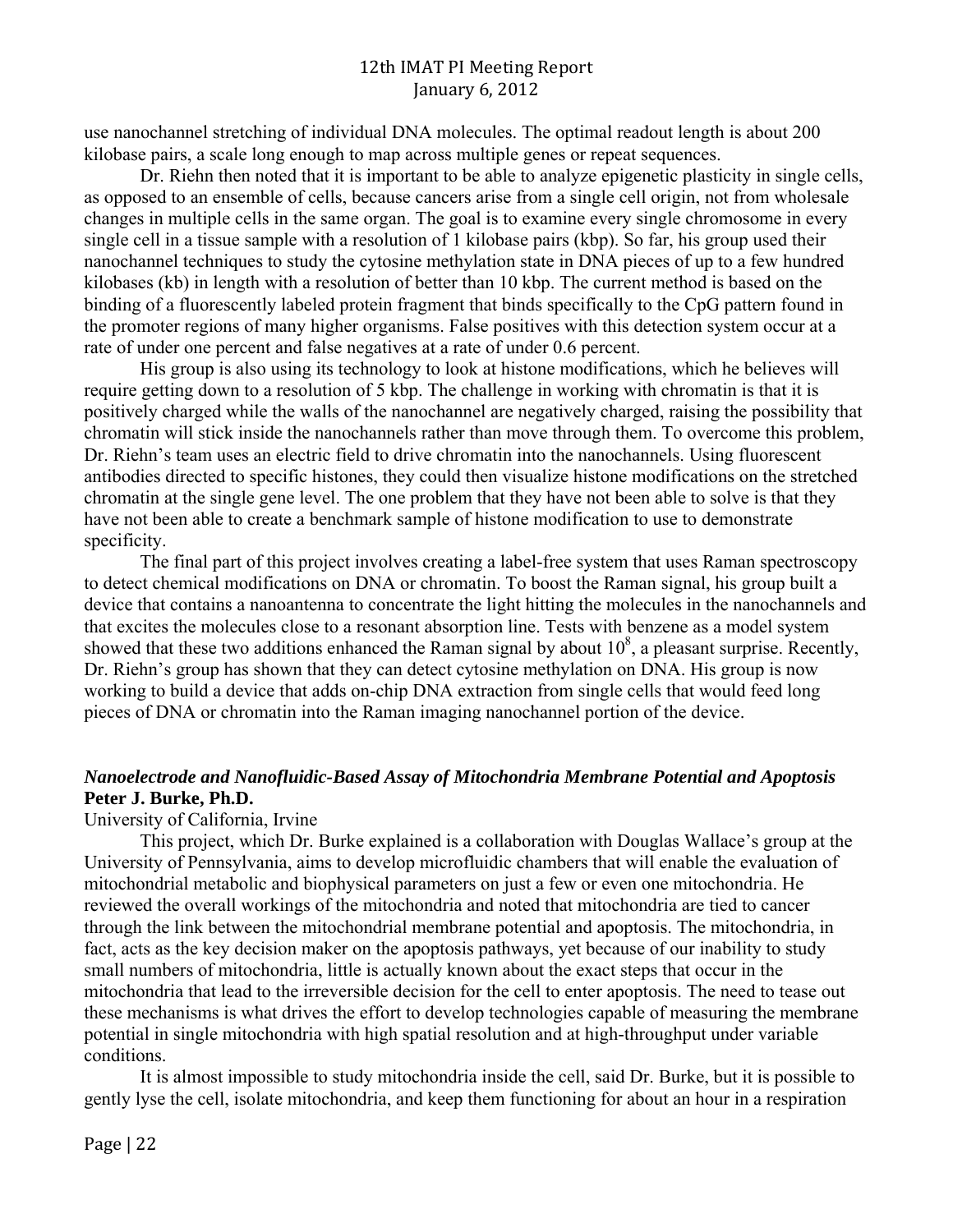buffer that mimics the cytosol. He described the standard electrochemical methods used to measure mitochondrial membrane potential and described the microfluidic chip his team built to make these measurements on small numbers of mitochondria. The first generation of this device, built by hand on a glass slide using hand-cut PDMS chambers, had the capability of making membrane potential measurements while introducing agents that blocked specific ion channels and pumps in the mitochondrial membrane. His group has since designed a second-generation chip that is produced on a wafer scale using semiconductor processing technologies and that has much faster response times and can make measurements on mitochondria from as few as 1000 cells with a 10 milliVolt resolution over 10 milliseconds; in contrast, the best current method for assessing mitochondrial membrane potential requires mitochondria isolated from about 10 million cells. With this device, the researchers have measured response of various substrates for and inhibitors of mitochondrial function. They are still working to reach the single mitochondria level and one micron spatial resolution. Nonetheless, Dr. Burke said that there is commercial interest in this device as it stands now for use in detecting various mitochondrial diseases.

He then discussed one possible application of this device, which is to study the unique state of mitochondria in human embryonic stem cells. It turns out, he said, that the mitochondria of human embryonic stems cells have a different morphology than those in regular cells. Their inner membranes are not convoluted and they produce less ATP and reactive oxygen species, and in fact, their pluripotency is related to their metabolic activity. Using their device, Dr. Burke and his collaborators demonstrated that the mitochondrial membrane potential is about half that of human somatic or cancer cells, which is consistent to a respiratory rate that is also about 50 percent less. Furthermore, this reduced mitochondrial function appears to be a feature of the stem cell mitochondria themselves. His team demonstrated this by transferring human stem cell mitochondria into somatic cells and observing that the recipient cells then acquired several stem cell features, including morphology and expression of the key pluripotency protein OCT4. This research is still in its early stages, and it is only possible, Dr. Burke noted, because of the technology development that IMAT funded.

Dr. Burke then discussed the next step in technology development which is to build a device capable of assaying single mitochondria using nanochannels and carbon nanotube sensors. The first part of this effort is focused on characterizing the electrical behavior of carbon nanotubes coated with lipid bilayers into which are embedded biological ion channels. The idea is that with the right electrical properties, such constructs could serve as incredibly sensitive electrodes for measuring membrane potentials in individual mitochondria at high spatial resolution. Data collected so far suggest that these carbon nanotube electrodes are in fact measuring ion flow through individual ion channels supported in the lipid bilayer coating.

The second part of this effort involves learning how to drive individual mitochondria into carbon nanotubes and hold them within the nanotube channel in order to monitor fluctuations in membrane potential as it is manipulated chemically. Dr. Burke showed fluorescence microscopy images demonstrating the movement of individual mitochondria into nanochannels, and he noted that the probability of having more than one mitochondrion in contact with a given nanoelectrode in the nanofluidic channel is less than one percent. The goal now is to merge these two technologies into a single device and to demonstrate its utility in studying not only mitochondria but other subcellular organelles, too.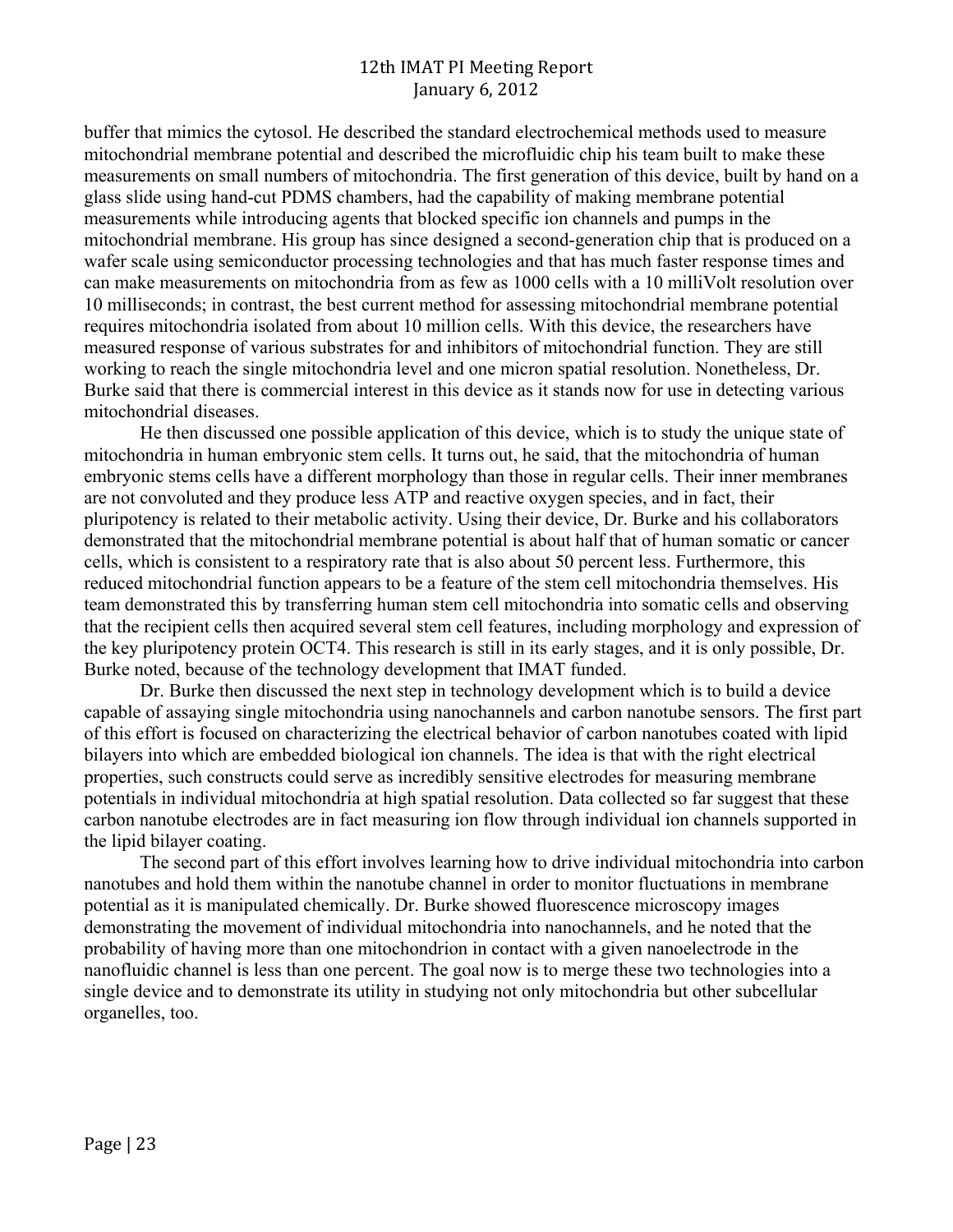## *Development of a Nanoscale Calorimeter*  **Gregory Kowalski, Ph.D.**

Northeastern University

This project, which represents the joint efforts of Dr. Kowalski's group and Dale Larson's group at the Draper Laboratory, is developing a nanoscale calorimeter that can be placed in a grid and coupled to a microfluidics system. Such a device would be valuable for use in drug development and optimization efforts. Dr. Kowalski reminded the audience about the value of calorimetry and drug development. The best in-class drugs, he said, have the largest negative enthalpy of reaction values, which are reflections of the binding of a drug to its target. Being able to make calorimetry measurements on a multiplexed scale early in the drug development process would enable researchers to optimize this important property at the initial stages of lead compound development. The problem with calorimetry as practiced today, though, is that it requires large amounts of drug compound and these compounds are expensive.

After explaining the basic physical principles of calorimetry measurements, Dr. Kowalski described the use of nanohole sensors to measure concentration and temperature changes at high spatial resolution in a chemical reaction chamber. These sensors use a property called extraordinary optical transmission (EOT) as a temperature and concentration sensor that requires no wires. He detailed the construction of the device and the optics and processing technologies used to collect and analyze the data. He noted that the total reaction volume in the device is 25 nanoliters, and he presented data confirming that the device can indeed measure enthalpies of reaction on a very small scale. One experiment, for example, used 0.167 nanograms of material and measured an energy change of -353.6 picoJoules. Today's state of the art calorimeters require milligrams of material, so the cost savings that this device can achieve are substantial, Dr. Kowalski concluded. He added that these nanohole sensors are easily multiplexed.

# **TOPIC 4: PLATFORMS/ASSAYS Moderator: Mukesh Verma, Ph.D.**

Branch Chief, Methods and Technologies Branch Division of Cancer Control and Population Sciences, NCI

## *Method for Detection of Secreted Proteins in Single Cell Assays*  **Henryk Szmacinski, Ph.D.**

## University of Maryland

Dr. Szmacinski and his team have been developing an assay platform for measuring single cell secretion of cytokines using metal-enhanced fluorescence from plasmonic substrates. He first noted that the cytokine and chemokine signaling networks used to coordinate the activity of the immune system is not only incredibly complex, but it takes relies on signals that are present at levels that are below the sensitivity of most measuring technologies. His team has successfully developed plasmonic nanostructures that are compatible with standard immunoassay formats and that can detect cytokines with picogram per milliliter sensitivity. The use of plasmonic nanostructures is critical because they overcome the many limits of classical fluorescence detection technologies, increasing sensitivity.

After describing the physics and design of multi-layered plasmonic structures created using metal-enhanced fluorescence, Dr. Szmacinski showed that the use of these structures increased the intensity of the fluorescence signal from every dye tested. In one example that he discussed, this system increased the fluorescent signal from Cy5-labeled DNA by about 20 fold and increased photostability by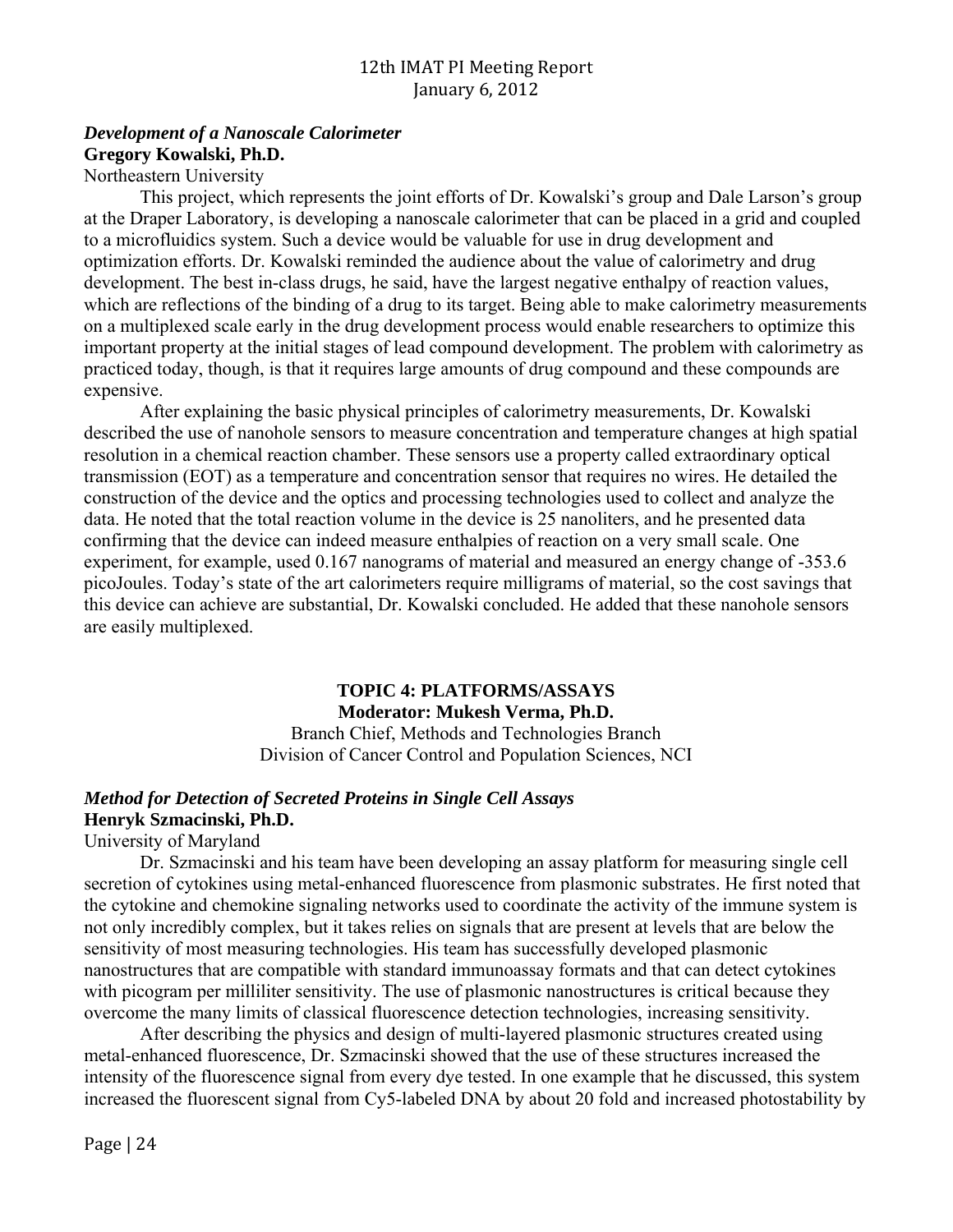a factor of 30 while decreasing the fluorescence lifetime by a factor of 6. Taken together, these improvements create a very sensitive detection system that is easily manufactured in a format that can use standard fluorescence microscopes present in laboratories today. He showed time-lapse images of TNF-α and IFN-γ secretion from individual macrophage cells that had been measured using the MEFspot system in conjunction with fluorescence lifetime imaging microscopy (FILM) both before and after immune stimulation. He also showed that it is possible using software developed by the microscope manufacturer to analyze the data and directly quantify the amount of cytokine secretion at concentrations in the picogram per milliliter range. His group is now working to demonstrate that they can measure real-time secretion and demonstrate the detection of 50 to 100 secreting cells per millions of cells.

## *Developing a Single Cell Growth Assay Platform for Monitoring Response to Cancer Therapies*  **Scott R. Manalis, Ph.D.**

Massachusetts Institute of Technology

This project, explained Dr. Manalis, aims to develop a device that can measure mass changes in individual cells as a means of quantifying changes in cell growth kinetics. Such a device, he said, would be useful for studying the effect of anticancer agents, for example, on both healthy and malignant cells, or for studying the effect of targeted anticancer agents on tumor cells from a specific individual. The technology that Dr. Manalis and his colleagues developed to measure growth in individual cells is the microchannel resonator. They have now shown that they can use this to track the growth kinetics of single cells in a manner that enables the cells to grow over multiple generations as if they were in bulk culture, at least in terms of doubling times. The precision of the device is such that it can detect changes as small as 0.01 percent of the cell mass, permitting the observation of subtle changes in cell growth. Dr. Manalis noted that it proved to be a significant challenge to create a device that would enable measurement of cell growth while adding drugs to the growth media in a way that was compatible with the microchannel resonator and that did not subject the cells to shear stress.

Using mouse lymphoblasts, Dr. Manalis's team used its device to study the response to three different anticancer agents, and was able to show that each drug affected growth kinetics in unique ways. They also showed that a change in instantaneous growth rate correlated with response time to the drug. His team has since begun studies on patient-derived glioblastoma cell lines and shown that the device can measure their growth in real time. His team has since run cells dispersed from biopsy samples within two hours of their removal from the brain and shown that they can detect and trap glioblastoma cells out of the large mass of other types of cells present in the biopsy sample. In this initial study, Dr. Manalis's team found that less than a third of the cells within glioblastoma tumors are proliferating. Given that low level, a higher throughput device is needed if this device is to be clinically useful, and his team is now working to develop an array-based device capable that can meet this need.

## *Microfluidic 3D Scaffold Assay for Cancer Cell Migration and Intravasation*  **Joseph Charest, Ph.D.**

#### Draper Laboratory

The goal of Dr. Charest and his collaborators is to develop a microfluidic three-dimensional scaffold system for studying cancer cell migration and extravasation in an environment that accurately models physiologic conditions. After detailing the construction of the microfluidic system, which can include a layer of endothelial cells to mimic the vasculature if desired, he discussed the experiments his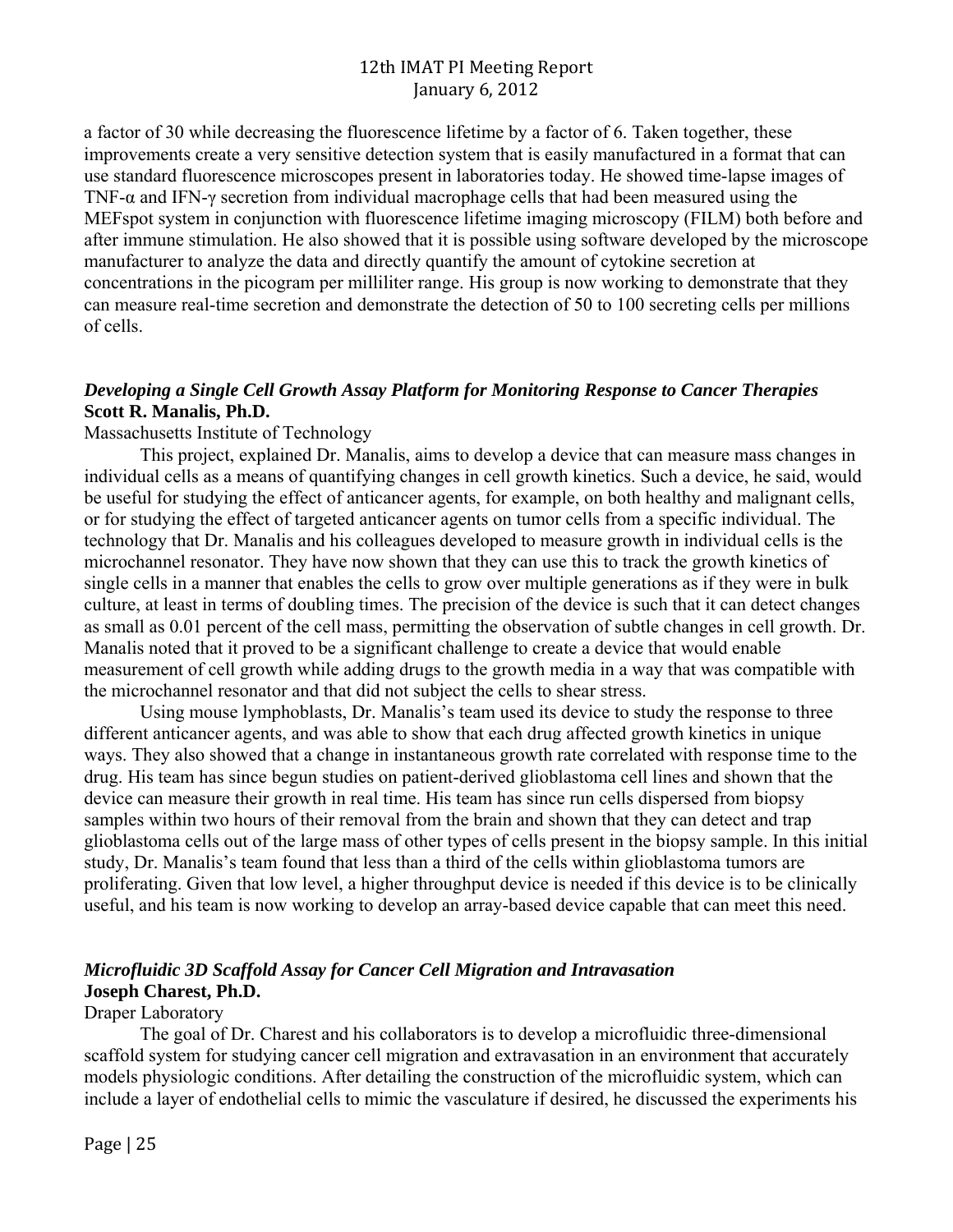group has conducted to better understand how interstitial flow affects the metastatic potential of tumor cells. Pressure gradients within the extracellular space produce slow, creeping flows in the tenths to several micrometers per second range. This fluid drains into vasculature or lymph. Under normal conditions surrounding healthy vasculature, the pressure within the vasculature is greater than the interstitial pressure. However, in tumors the pressure is equalized and interstitial fluid can drain into the vasculature.

Initial studies in their microfluidic device have demonstrated that interstitial flow distributes a cell-secreted morphogen, creating a gradient that a tumor cell migrates along using the CCR-7 receptor. Dr. Charest described the experiments his group conducted using MDA231 breast cancer cells and explained that they measure interstitial migration using two metrics, streamline and directional migration. Streamline migration looks at whether the migration is parallel or anti-parallel to the flow while directional migration measures whether migration is going with or against the direction of the flow. The streamline flow metric shows that tumor cells migrate parallel or inline to the flow and that cells have aligned along the flow within 36 hours. From a directional migration viewpoint, the tumor cells migrate downstream with the flow, but upstream when the CCR-7 receptor is blocked. Cell density also affects directional migration – at low cell density the cells migrate downstream parallel to the flow, but as cell density increases migration becomes directionally neutral and eventually turns to the upstream direction. Dr. Charest believes this latter behavior is the result of local cells secreting enough of the morphogen to saturate the system and eliminate the chemotactic gradient.

His group is now working to move beyond building prototypes to fabricating devices that can be used outside of his laboratory. They have developed a hot-embossing process using a thermoplastics such as polystyrene with highly consistent surface properties that can then be modified further using an oxygen plasma treatment process. The resulting surfaces allow for more stable gel formation and promotes cell survival in the device without altering the material's optical properties. This manufacturing process is easily scaled for commercial production.

## *Next-Generation Sequencing and Clonal Analyses of Flow Sorted FFPE Clinical Samples*  **Michael Barrett, Ph.D.**

The Translational Genomics Research Institute

The first aim of Dr. Barrett's project is to develop flow cytometry-based assays for the identification and purification of clonal cell populations from pancreatic carcinoma samples to then use in genomic studies. He described the specific instrument and experimental method that his group uses to take dilute samples from biopsy tissue and get efficient DNA-based sorting based on whether cells are diploid or aneuploid. He then demonstrated how this approach generates clonal level resolution of pancreatic adenocarcinoma genomes from tissue samples that are only eight percent tumor cells.

His team is now testing this technology in the context of a phase II clinical trial to determine if molecular profiling can help select specific therapies for patients with previously treated metastatic cancer. The goal of this aspect of the project is to use this selection to increase the one-year survival of patients with pancreatic cancer. The technical challenge is that the biopsy samples are small and must be divided into three for analysis by different approaches, but nonetheless, Dr. Barrett's team was able to identify aneuploid cells and identify genomic markers for resistance to previously administered drugs and the presence of molecular targets suitable for second line therapy. This technique was also able to resolve two different aneuploid populations of cells had nearly identical genomic profiles but they were still able to detect genomic differences relevant to therapeutic options. Dr. Barrett's group has also used this approach to analyze tissue samples taken from different metastatic locations in the same patient. The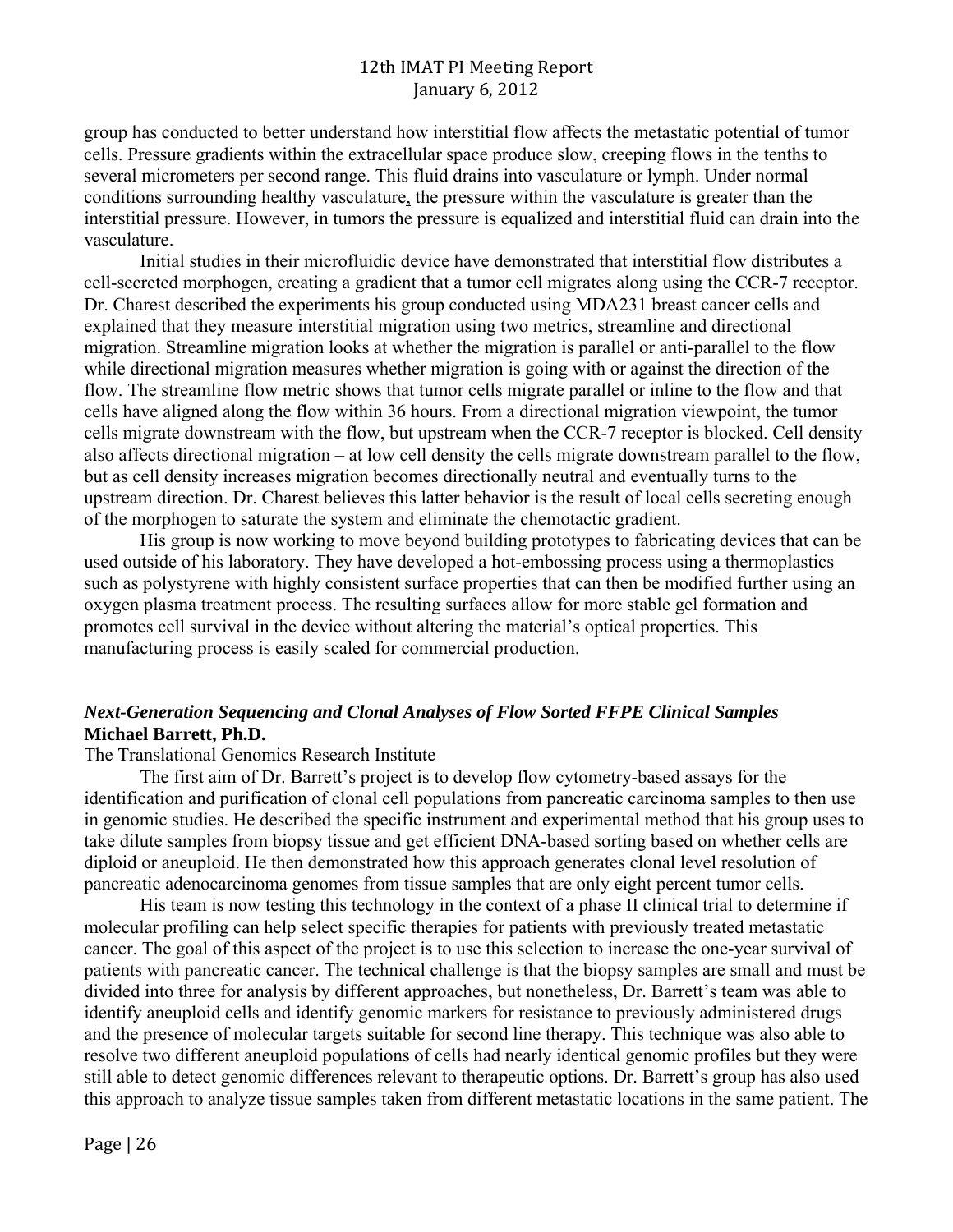genomic analysis showed that the different metastases had many important similarities, reflecting their common origin, but that there were also tissue-specific genomic differences.

The second aim of Dr. Barrett's project is to validate DNA content and multiparameter flow sorting for detecting and purifying clonal populations from FFPE pancreatic samples. His team procured matched fresh frozen and FFPE samples from various laboratories and developed a metric for similarities between the matched samples. This analysis found a very high level of concordance between the two sample types, and they have done this in samples from rare tumors obtained from a variety of sources. They have also done multiparameter sorting that enabled them to maximize recovery of cell populations representing very small fractions of the original FFPE tissue sample. Dr. Barrett's team is now optimizing the use of flow-sorted FFPE clinical samples for high-resolution genomic profiling. This work has shown that they need about 50,000 nuclei for optimal results, but given that it is rather laborious to obtain this many nuclei, his team wants to maximize the number of analyses is can conduct on this sample size. They worked with a reagent manufacturer to maximize the isolation process and were able to use the resulting samples to perform next generation sequencing and identify from FFPE samples all of the mutations identified in matching fresh frozen samples. They have now also shown that they can separate six separate cell populations from FFPE samples.

## **TOPIC 5: CIRCULATING TUMOR CELL PLATFORMS Moderator: Avi Rasooly, Ph.D.** Chief, Disparities Research Branch Center to Reduce Cancer Health Disparities, NCI

## *Isolation of Rare Circulating Tumor Cells From Blood Using Microbubbles*  **Dmitri Simberg, Ph.D.**

University of California, San Diego

In this project, Dr. Simberg and his collaborators are developing a method that will use perfluorocarbon (PFC) microbubbles to quickly and easily isolate rare circulating tumor cells (CTCs) from whole blood. Buoyant PFC microbubbles avidly bind cells, and theoretical calculations by Dr. Simberg's group have suggested that if one microbubble coated with CTC-specific antibodies were to bind to a CTC, the combination would have a buoyancy that would enable it to be separated from all other cells in whole blood with very gentle centrifugation. To test this hypothesis, Dr. Simberg's group prepared PFC microbubbles coated with both anti-EpCAM and anti-CEA antibodies and used them to isolated lung carcinoma or pancreatic adenocarcinoma cells spiked into whole blood. Under optimized conditions, dual-targeted PFC microbubbles recovered about 80 percent of the cells spiked into blood, results comparable to those obtained using immunomagnetic beads. Dr. Simberg noted that microbubble harvesting results in small sample volumes compatible with PCR and immunostaining and that there is only a small amount of contamination by leukocytes.

*Isolating Viable Circulating Tumor Cells for Functional and Molecular Analysis*  **Hsian-Rong Tseng, Ph.D.**  University of California, Los Angeles

Page  $|27$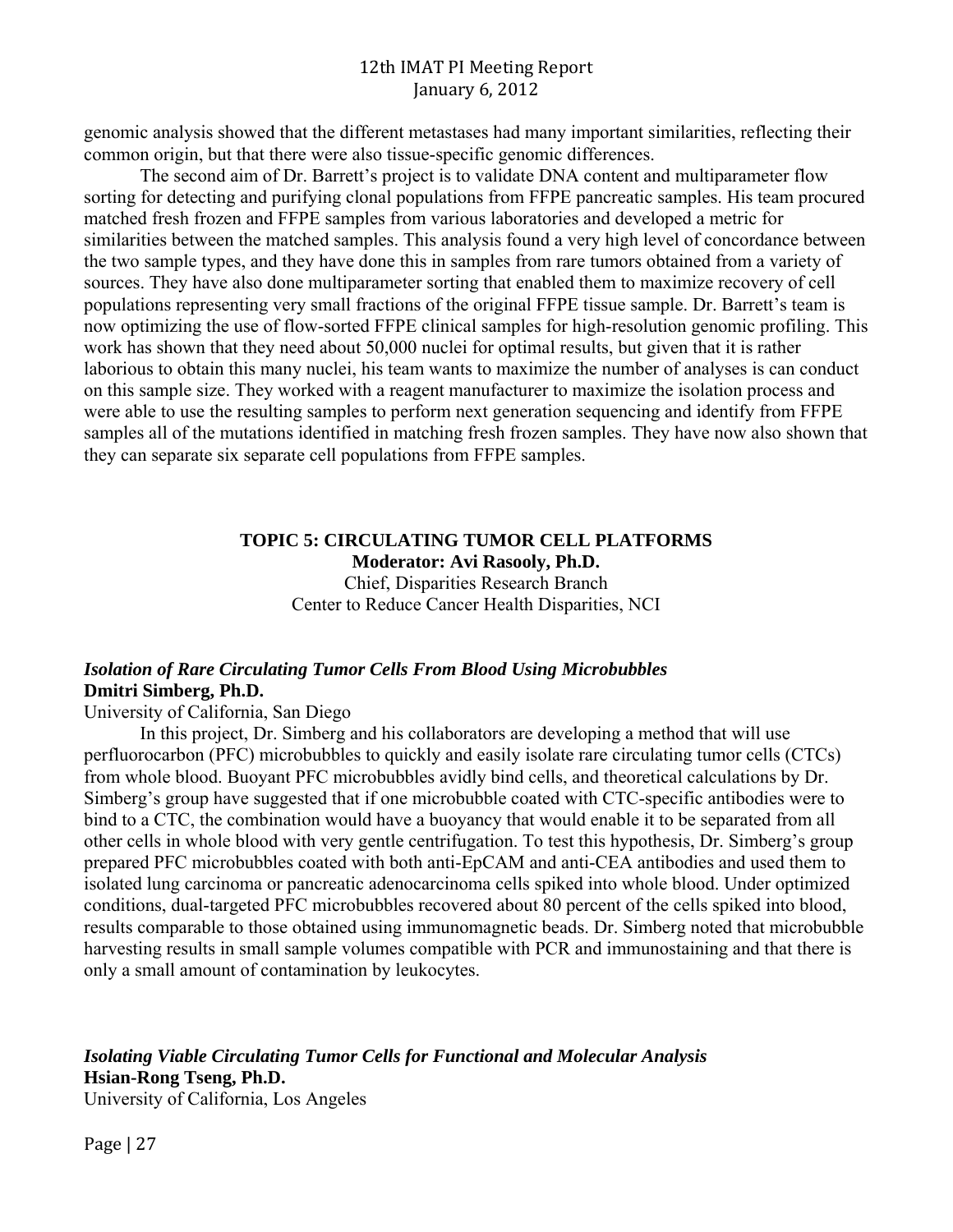In his presentation, Dr. Tseng reported on the progress he and his collaborators have made in developing a microfluidic device for capturing CTCs from whole blood. The key feature of this device is its nanostructured surface that harnesses Velcro-like interactions to achieve unprecedented efficiency at capturing CTCs. Dr. Tseng described his team's fabrication of silicon nanowire substrates using stateof-the art nanofabrication techniques developed for the semiconductor industry. He then discussed how his team functionalizes the nanowires using anti-EpCAM antibodies to confer specificity for CTCs and how they incorporate this substrate in a microfluidic device that can be imaged with a standard fluorescent microscope. The latter capability enables the researchers to take advantage of a unique nearinfrared dye that exhibits preferential uptake and retention in living tumor cells. Validation assays using cancer-cell spiked human blood demonstrated capture efficiencies of greater than 80 percent.

Dr. Tseng's group is now collaborating on several clinical applications of this technology. In one project run in collaboration with Matthew Rittig at UCLA, the investigators are monitoring dynamic CTC numbers in castration-resistant prostate cancer patients who received treatment with the androgen synthesis inhibitor abiraterone acetate. Measurements of CTC numbers in patient blood samples showed a strong correlation between CTC number and tumor size. In one patient, treatment with Provenge resulted in CTC numbers plummeting. When CTC numbers started rising again, the patient was treated with abiraterone acetate, which caused CTC numbers to fall nearly zero. Dr. Tseng also briefly discussed results from trials in metastatic breast cancer, gastric cancer, melanoma, and adrenal cancer.

## *Real-Time Observations of High-Efficiency Capture of Cancer Cells in a Three-Dimensional Magnetic Prep Device*  **Shan Wang, Ph.D.**

#### Stanford University

In the meeting's final scientific presentation, Dr. Wang discussed his group's efforts to develop a three-dimensional magnetic sifter for enriching circulating tumor cells. This device achieves high capture efficiency and throughput through the use of parallel flows through a densely porous, magnetically soft membrane to which a high magnetic gradient is applied. The procedure that Dr. Wang's group developed takes whole blood, adds a magnetic and fluorescent capture probe, and then after a two-hour incubation runs the sample through the sifter, which can be imaged in real-time using standard fluorescence microscopy. Images that Dr. Wang presented clearly showed cells becoming trapped on the sifter when a magnetic field was applied and then being released when the magnetic field was turned off. He also reported that this device achieves capture efficiencies that exceed 90 percent at flow rates of 10 milliliters per hour, a flow rate that is 10-fold higher on a device 30 times smaller than other cell capture microdevices.

#### **Gap Analysis Reports**

During lunch on Day 2, meeting attendees were asked to participate in one of four discussion groups whose task was to identify gaps that innovative molecular analysis technologies could address. After the last scientific presentation of the day, one member of each group reported on these discussions. Below is a summary of the gap analysis conducted by each of the five groups.

#### *Proteomics Gap Analysis*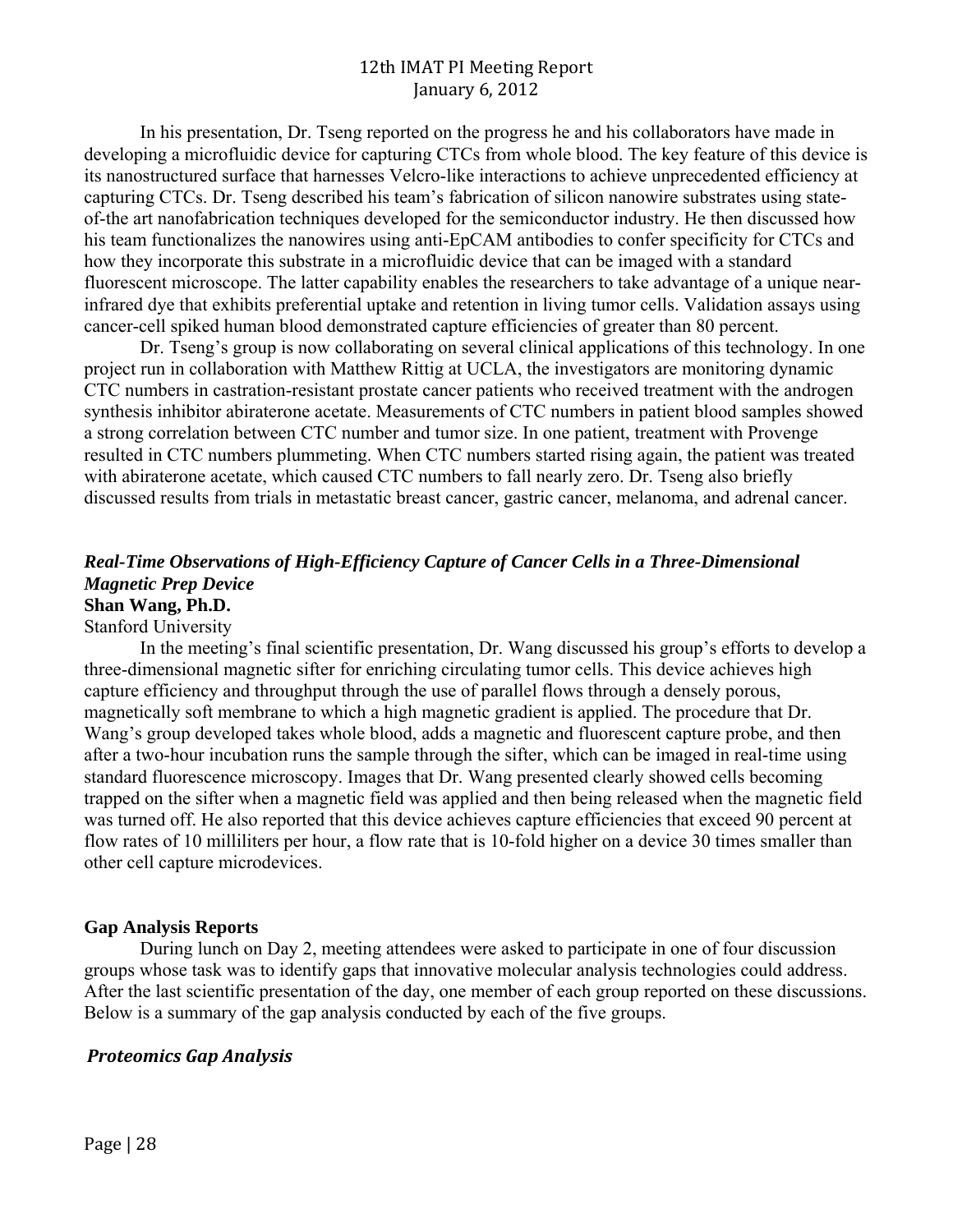- Better quality control samples for analysis with standards development for comparison across laboratories and across platforms at each stage of analysis
- Gaps in sample preparation techniques, chromatography and bioinformatics in mass spectrometry based proteomics.
	- o Better and more variety in proteases through engineering
	- o Chemical probes and methods for selective enrichment of specific classes of proteins or posttranslational modifications
	- o Better and faster chromatographic separation techniques current methodologies are time-consuming and expensive
	- o Bioinformatics: databases are missing information from The Cancer Genome Atlas Project (TCGA);
	- $\circ$  Bioinformatics: National Center for Biotechnology Information (NCBI) needs working groups to address the bioinformatics needs, perhaps with input from NCI's Clinical Proteomic Tumor Analysis Consortium (CPTAC)

# **Pathways Gap Analysis**

- Methods are need to quantify signaling pathways
	- o Relative quantitation of stoichiometry and activation
	- o Measuring flux through pathways
	- o Simultaneous tracking of molecular populations and associations with cellular phenotype
	- o Pathway dynamics
- Tracking single molecules through a pathway
	- o Assess cross-talk across cellular pathways
	- o Collect from multiple signaling pathways at once and track the activity across multiple cells at once to understand degree and significance of tumor heterogeneity
		- Multiple signaling nodes being tracked simultaneously
	- o Track pathways in initial cell progeny over multiple generations
		- Put in context of evolution of tumor to deal with that kind of information
		- Where/when to collect data and how this impacts conclusion
- Areas to be addressed
	- o Data collection
		- **Missing is interfacing different kinds of data**
		- How to compare measurements from boundary of cells
		- o Need to be able to make kinetic measurements, e.g. as enzymes are operating
		- o Ultimately need computational analytical capabilities
			- How to collect and analyze enormous data sets and represent them in a way that is clear to the research community. How to represent the data is key
		- o How to standardize (and maybe centralize) data so that it remains useful to the broad scientific community years after it has been collected
			- How to develop better models based on these quantitative data and how to model very large networks
			- Modelers need good data and good context in order to create useful models. Need to figure out how to make sure of all the numbers we are generating.
			- Need to have good ways to validate these models (this is a challenge for the biologists)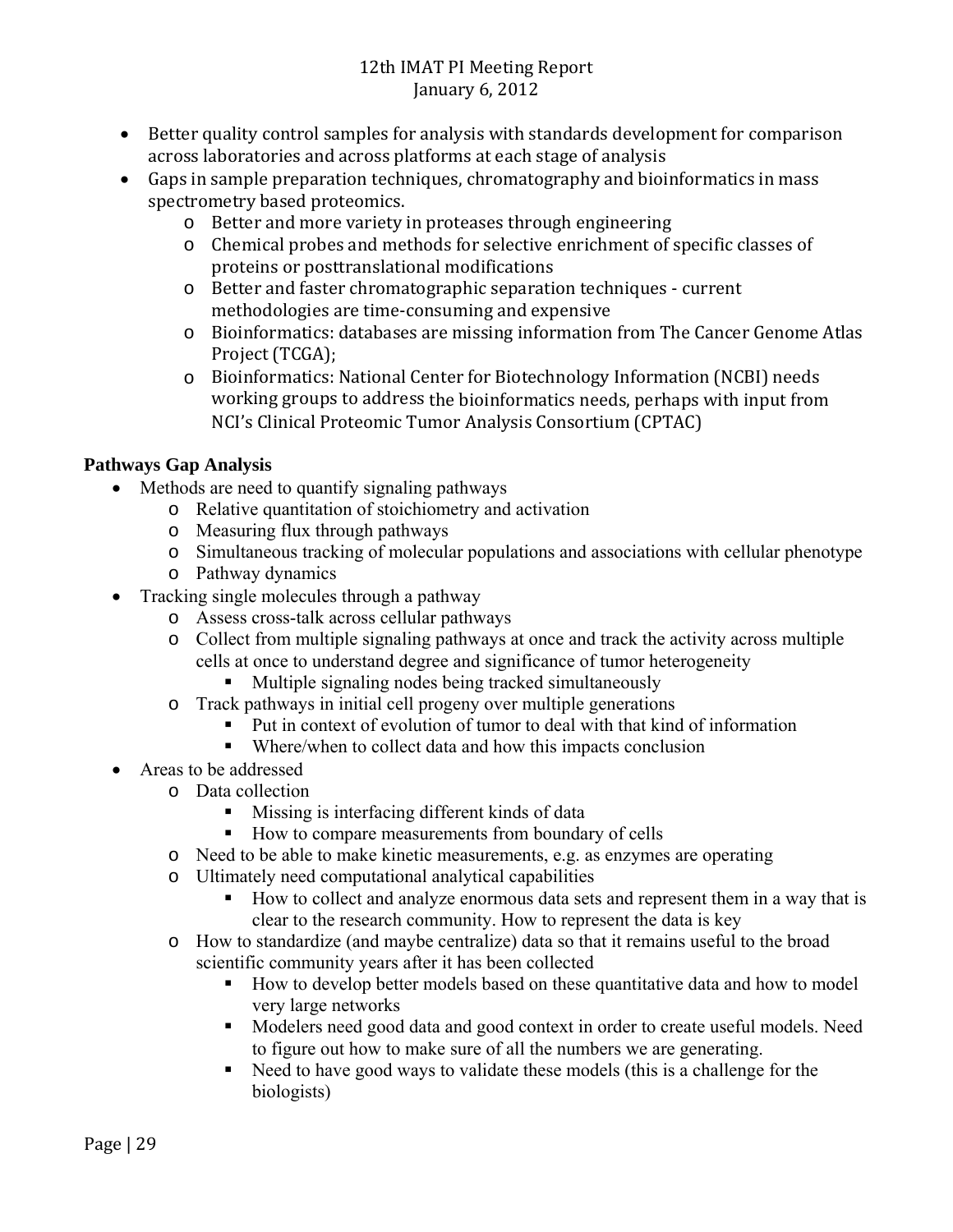## **Genomics Gap Analysis**

- General impression: Great technologies out there already filling the gaps, but there is plenty of room for optimization and more effective dissemination to have more impact
	- o Better selectivity and specificity and affordability still needed
	- o Usability is still limiting
- Ideal is to have genetic, epigenetic and spatial position information collected on the individual cell level at the least
	- o Technologies would have to be embedded in small devices and much faster to be usable in a clinical setting. Ease of use is important of course
- Things useful in the lab do not exhibit the right properties for applicability in the clinic. Incremental changes in this field would have significant impact on impact for patients.
	- o Usability threshold still exists for empowering clinicians with genomic information
	- o Real emphasis on potential for pushing quantitative for making qualitative impact
- Possible to develop a rapid assessment platform that could test susceptibility to a variety of therapies?
	- o If you use a small number of cells, could you make a determination on likely clinical outcome
- For population-based studies, hi-throughput studies are certainly valuable, but improvement on cost and throughput still required.
	- o Getting genomic information on thousands of patients for making statistical arguments on patient prognosis
	- o Ideally, technologies should be able to work past limitations inherent in long-term stored materials (e.g. FFPE tissue or long frozen blood)
- There's a lot of information from certain regions of genome, but areas outside of coding regions still not well understood.
	- o Need mapping tools that allow us to better guide us for these regions.
	- o 3D maps of structural impact on functional relationships across genome
- No unbiased technologies for identification of miRNA and their regulatory function.

## **Biomarker Gap Analysis**

- Not enough teamwork or interdisciplinary efforts.
	- o Need a Web-based network to centralize information for new collaborations.
- New workshop to identify critical needs from clinical end-users
	- o Follow-up with technology development experts to identify places where there already are solutions (requiring better awareness or dissemination), opportunities (ripe for technology development) and where there is poor feasibility at this time (i.e. kick the can to later).
- Better multiplexing tools and better modeling

## **Biospecimen Science Gap Analysis**

- Useful to have a mechanism and standard for longer term storage of blood with sufficient annotation.
- Better live sample collection and preservation for single-cell analyses, especially for drug efficacy/safety testing (with the microenvironment, if possible)